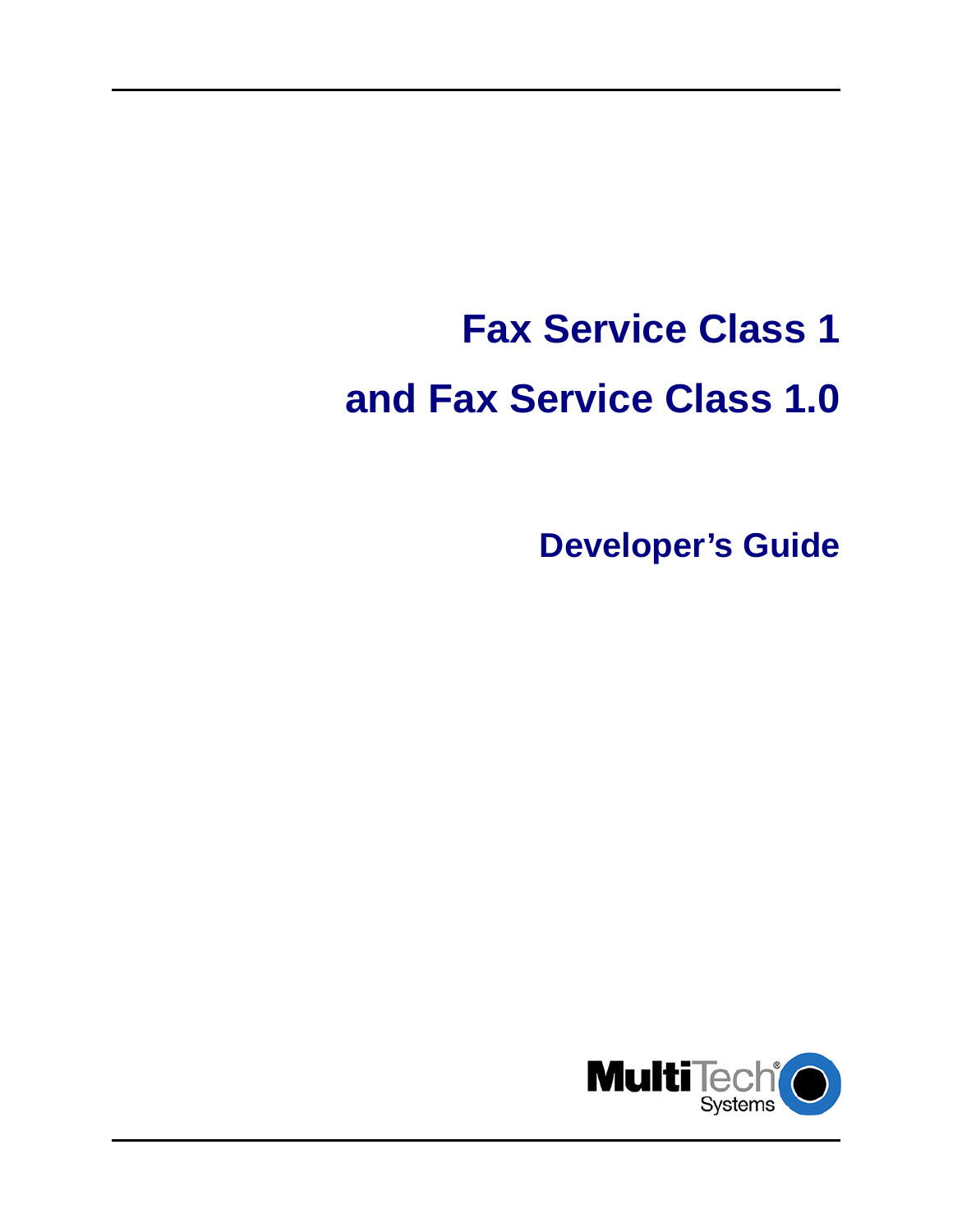#### **Fax Class 1 and Class 1.0**

**Developer's Guide** 

**PN S000262C, Rev. C** 

#### **11/01/07**

#### **Copyright © 2002-7 by Multi-Tech Systems, Inc.**

This publication may not be reproduced, in whole or in part, without prior expressed written permission from Multi-Tech Systems, Inc. All rights reserved.

Multi-Tech Systems, Inc. makes no representations or warranties with respect to the contents hereof and specifically disclaims any implied warranties of merchantability or fitness for any particular purpose. Furthermore, Multi-Tech Systems, Inc. reserves the right to revise this publication and to make changes from time to time in the content hereof without obligation of Multi-Tech Systems, Inc. to notify any person or organization of such revisions or changes.

#### **Revisions**

| <b>Revision Level</b> | Date     | <b>Description</b>                                  |
|-----------------------|----------|-----------------------------------------------------|
| A                     | 07/26/02 | First release.                                      |
| В                     | 04/18/07 | Updated the Technical Support contact list.         |
| C.                    | 11/01/07 | Removed France from Technical Support contact list. |

#### **Trademarks**

The Multi-Tech logo is a trademarks of Multi-Tech Systems, Inc. Other trademarks or trade names mentioned in this publication belong to their respective owners.

#### **World Headquarters**

Multi-Tech Systems, Inc. 2205 Woodale Drive Mounds View, Minnesota 55112 Phone: 763-785-3500 or 800-328-9717 Fax: 763-785-9874

#### **Technical Support**

| .<br>Country                 | <b>By Email</b>         | <b>By Phone</b> |
|------------------------------|-------------------------|-----------------|
| Europe, Middle East, Africa: | support@multitech.co.uk | $(44)$ 118 959  |
| U.S., Canada, all others:    | support@multitech.com   | $(800)$ 972-2   |

 $\frac{1}{16}$  (44) 118 959 7774 U.S., Canada, all others: support@multitech.com (800) 972-2439 or (763) 717-5863

Internet Address: [http://www.multitech.com](http://www.multitech.com/)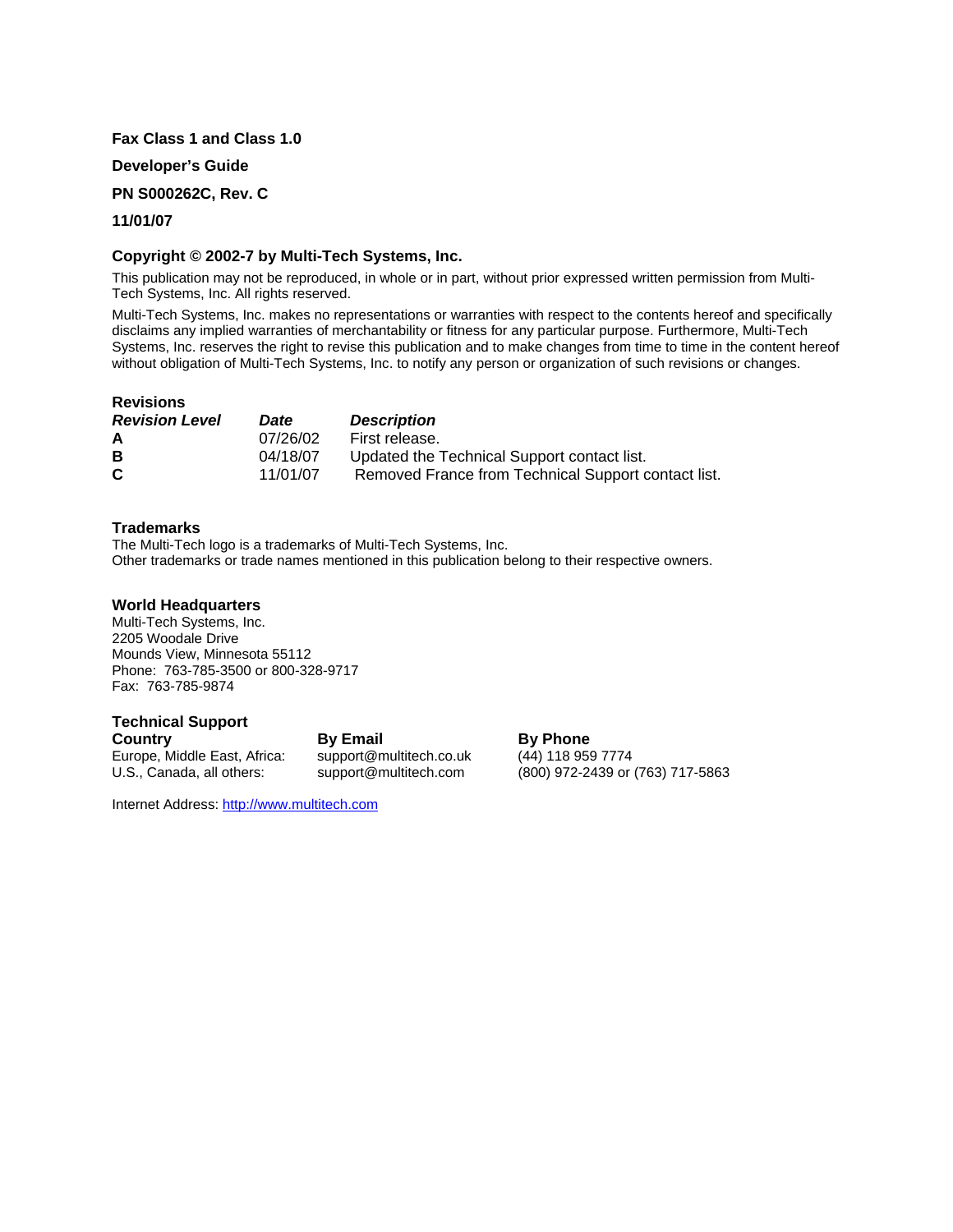# **Table of Contents**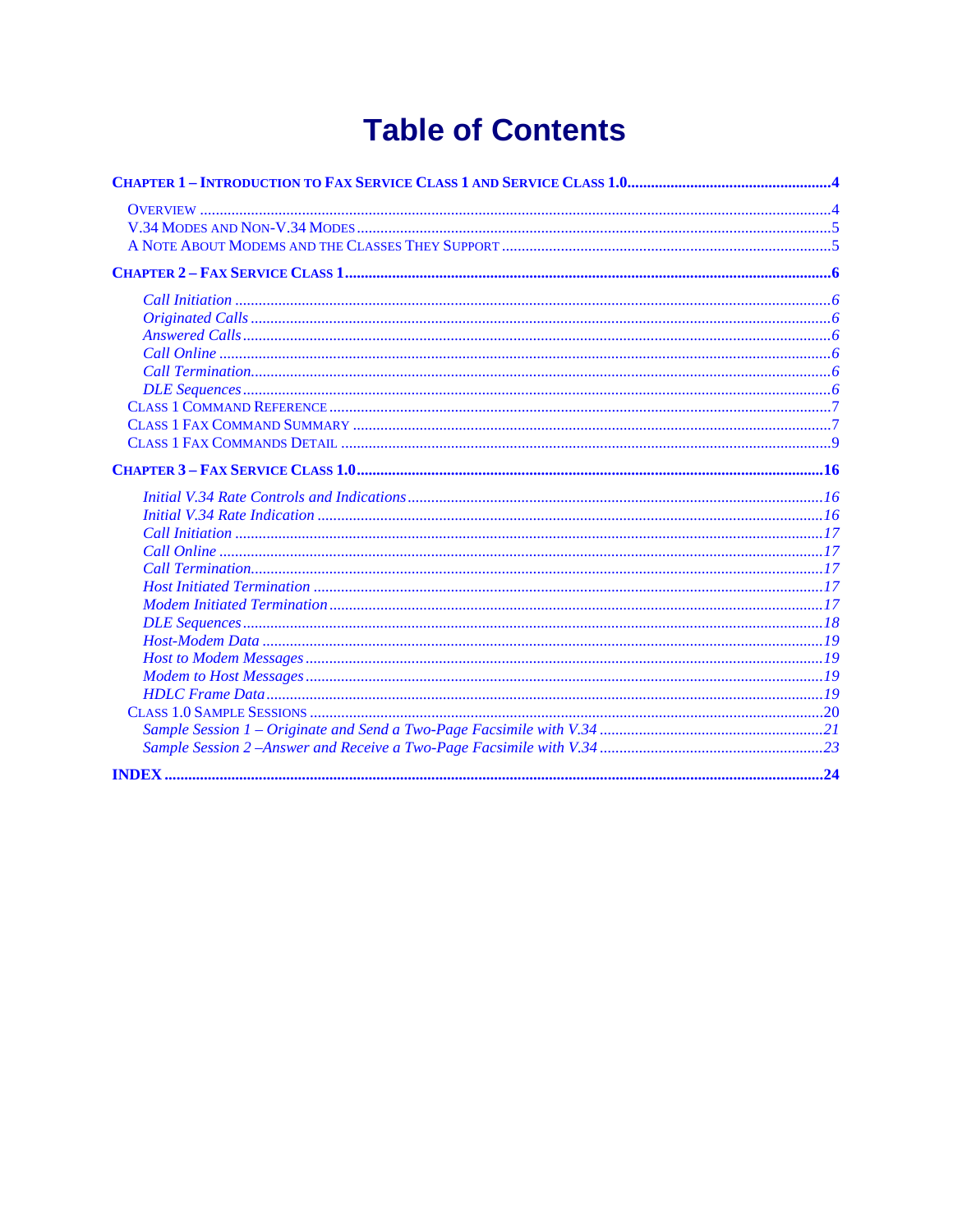# <span id="page-3-0"></span>**CHAPTER 1 – INTRODUCTION TO FAX SERVICE CLASS 1 AND SERVICE CLASS 1.0**

### <span id="page-3-1"></span>**Overview**

Service Class 1 and Class 1.0 are command sets/protocols that are designed to allow a host computer to control the sending/receiving of a fax to the lowest level. When using Class 1/1.0, the **host** must implement all of the T.30/T.4 protocol procedures. This is in contrast to Service Classes 2/2.0/21, where the **modem** implements all of T.30/T.4 protocol procedures. While this is an extra burden on the host, it means that the host software can accommodate any new fax features that the software writer desires (when they desire it) and allows the fixing of any fax incompatibilities without having to rely on the fax modem vendor to provide them.

Service Class 1 is used to support faxing at data rates of 14,400 baud and below. Service Class 1.0 is used to support faxing at data rates of 2400 to 33,600 when doing modem modulation V.34. Only newer fax machines support this modulation (these fax modems are sometimes referred to as Super G3).

The two service classes are actually very different in operation, but do share some similarities due to their nature as low-level fax support protocols. Both need to send and receive HDLC framed data and both need to switch between a control (low-speed) data channel and primary (high-speed) data channel.

Service Class 1 is implemented by going in and out of data mode to transmit and receive frames or unframed data. A command is used to put the modem into data mode (e.g., AT+FTH=3 will tell the modem to start its transmitter at 300 baud in HDLC mode), and then a CONNECT message is issued to tell the host that the modem is now in data transfer state. After all the necessary data is transferred (e.g., The HDLC frame is sent/received), then the modem goes back into command mode but the modem is still off-hook.

Services Class 1.0 is implemented by just going into data mode after the connection is made and staying there until the call is completed. Data is just transferred to and from the modem like when the modem is in a regular data mode connection, except that DLE shielded commands are used to control the modem's behavior.

Services Class 1 uses AT commands to control the fax modem's behavior and Service Class 1.0 uses DLEshielded characters to control the fax modem's behavior. Below is a table of the capabilities and how they are implemented in Class 1 and Class 1.0.

#### **Table of Capabilities**

| <b>Capability</b>              | Class 1                                       | Class 1.0                   |
|--------------------------------|-----------------------------------------------|-----------------------------|
| Sending HDLC frames            | AT+RTH=, wait for CONNECT,                    | sending frame data followed |
|                                | sending frame data followed by DLE-ETX        | by DLE-ETX                  |
| Receiving HDLC frames          | AT+FRH=, wait for CONNECT,                    | Receive frame data          |
|                                | receive frame data terminated by DLE-ETX      | terminated by DLE-ETX       |
| Sending Unframed data          | AT+FTM=, wait for CONNECT,                    | Not needed                  |
|                                | sending data followed by DLE-ETX              |                             |
| Receiving Unframed data        | AT+FRM=, wait for CONNECT,                    | Not needed                  |
|                                | receive data followed by DLE-ETX.             |                             |
| Sending/Receiving Silence      | $AT + FTS = .AT + FRS =$                      | Not needed                  |
| Switch to control channel      | AT+FTH=3, AT+FRH=3                            | DLE-n, or DLE-o             |
| Switch to primary channel      | $AT + FTH = (not 3)$ , $AT + FRH = (not 3)$ , | DLE-p, through DLE-}        |
|                                | $AT + FTM =$ , $AT + RM =$                    |                             |
| Indication of a switch to data | <b>CONNECT</b>                                | DLE-k, or DLE-m             |
| mode                           |                                               |                             |
| Indication that remote is gone | Not possible                                  | DLE-Ctrl-D                  |

**Note:** For a description of DLE, see the section on *DLE Sequences* on the next page.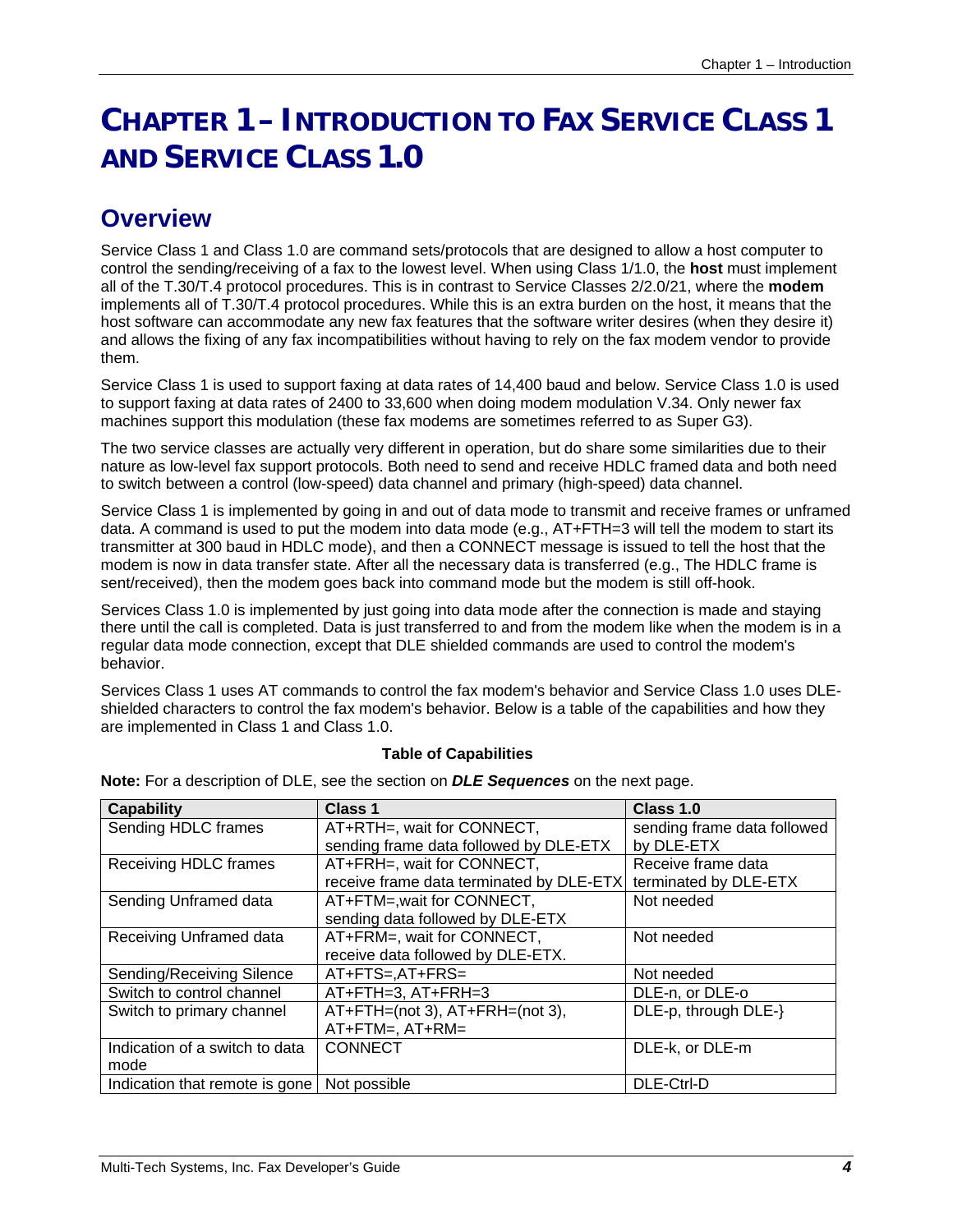### <span id="page-4-0"></span>**V.34 Modes and Non-V.34 Modes**

Just because the host sets the modem to Service Class 1.0 doesn't mean that the host uses the Service Class 1.0 protocol to send the fax. That occurs only if the remote fax machine is also V.34 capable.

Also, by initializing the modem to Service Class 1 instead of 1.0, the host has causes the local modem to be incapable of V.34 connections.

If the modem is initialized to Service Class 1.0 and the initial connection is made, then whatever type of connection is negotiated between the local and remote fax modems dictates which fax protocol is used (Service Class 1 or 1.0) between the host computer and the local modem.

Below is a table of the possible combinations and what the modem response is in those cases.

| <b>Local Modem Setting</b> | <b>Remote Capabilities</b>       | <b>Modem Indication on</b><br><b>Receipt of Carrier</b> | <b>Service Class</b><br><b>Protocol to Use</b> |
|----------------------------|----------------------------------|---------------------------------------------------------|------------------------------------------------|
| AT+FCLASS=1                | Non-V.34 capable or V.34 capable | CONNECT                                                 |                                                |
| AT+FCLASS=1.0              | Non-V.34 capable                 | <b>CONNECT</b>                                          |                                                |
| AT+FCLASS=1.0              | V.34 capable                     | +F34: n,m                                               | 1.0                                            |
|                            |                                  | <b>CONNECT</b>                                          |                                                |

### <span id="page-4-1"></span>**A Note About Modems and the Classes They Support**

To determine which command Class or Classes your modem supports, use the AT command:

#### **+FCLASS=?** (see page 9)

- If your modem supports Class 1 fax commands, the following chapter applies.
- If your modem supports Class 1.0 fax commands, see Chapter 3.
- If your modem supports Classes 2/2.0/2.1, see the separate Class 2/2.0/2.1 document.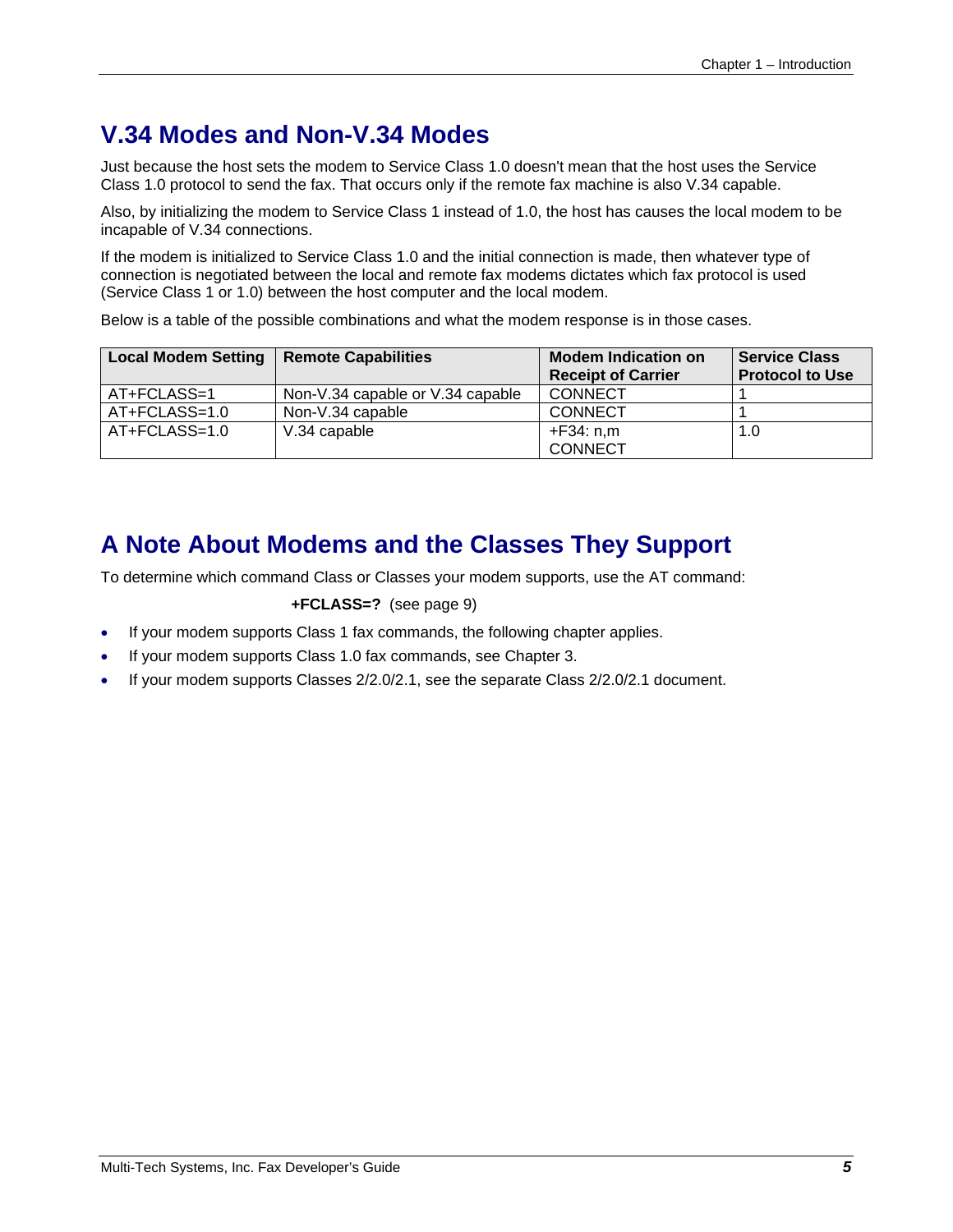# <span id="page-5-0"></span>**CHAPTER 2 – FAX SERVICE CLASS 1**

Fax Service Class 1 consists of a set of six AT commands that control how the modem acts when online. Below is a table of the commands and their descriptions.

| <b>Command</b> | <b>Description</b>                                            |
|----------------|---------------------------------------------------------------|
| AT+FTH=n       | Transmit a HDLC frame using modulation n                      |
| AT+FRH=n       | Receive a HDLC frame using modulation n                       |
| l AT+FTM=n     | Transmit unframed data using modulation n                     |
| l AT+FRM=n     | Receive unframed data using modulation n                      |
| AT+FTS=hs      | Transmit silence for hs hundredths of seconds                 |
| AT+FRS=hs      | Receive hs hundredths of seconds of silence before completing |

Once the modem has made it into online mode, these commands can be used in any order (but in order to send or receive a fax, they must be used in a particular order as dictated by T.30). The call is terminated when an ATH is issued (which puts the modem back on hook).

### <span id="page-5-1"></span>*Call Initiation*

A Service Class 1 call starts by either dialing or answering an incoming call. Because the transition to online mode is different for each, they will be described separately.

### <span id="page-5-2"></span>*Originated Calls*

When the modem dials in Service Class 1, it acts as if it had been given an AT+FRH=3 command as well (it is implied by the dial). If a remote V.21 carrier is detected after the dial a CONNECT message is issued by the modem and the received frames may be received. After all the frames are received, an OK is issued and the modem is now in the online state.

### <span id="page-5-3"></span>*Answered Calls*

When the modem answers in Service Class 1, it acts as if it had been given an AT+FTH=3 command as well (it is implied by the ATA). A CONNECT response is then issued and the host should send the frames that it wants to send to the remote fax modem. When the final frame is sent, an OK issued and the modem is now in online state.

### <span id="page-5-4"></span>*Call Online*

When the modem is in online state, any of the six Service Class 1 commands can be issued. In this state the modem is neither transmitting nor receiving any carrier signals (it is silent on the phone line).

### <span id="page-5-5"></span>*Call Termination*

When the modem is in online state, an ATH command is used to terminate the call.

### <span id="page-5-6"></span>*DLE Sequences*

DLE sequences are sequences of data sent in data mode that indicate control information. The sequence consists of two characters, the first being a DLE (a hex 10 value) and the second being a control value. In order that an ordinary DLE byte can be sent, the sequence DLE-DLE is sent to send one DLE byte. Below is a table of the acceptable DLE sequences.

| <b>Sequence</b> | <b>Hex Values</b> | <b>Description</b>                     |
|-----------------|-------------------|----------------------------------------|
| DLE-DLE         | $10-10$           | Equivalent to one DLE in data stream   |
| DLE-SUB         | $10 - 1A$         | <b>Equivalent to two DLEs</b>          |
| DLE-ETX         | $10 - 03$         | Indicates end of frame or data stream. |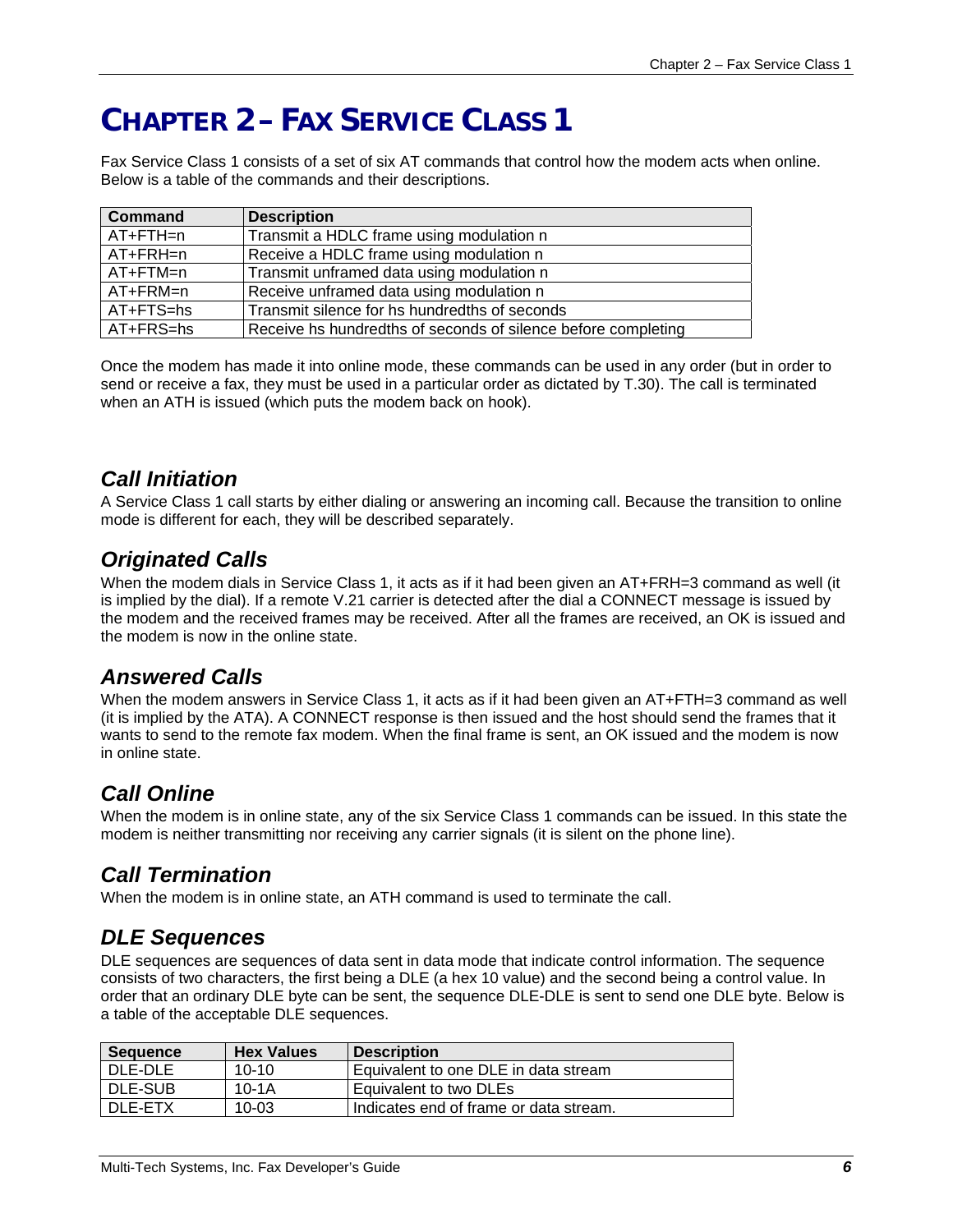### <span id="page-6-0"></span>**Class 1 Command Reference**

The Service Class 1 standard (EIA/TIA-578 and ITU T.31) defines the commands that a host user may issue to configure and control a fax/data modem, and the responses (result codes) that the fax/data modem may issue in response to those commands.

The Class 1 standard provides the basic services needed to support Group 3 fax operation. Support of the 1988 CCITT (ITU-T) T.30 recommended procedures for session management and the T.4 recommendation for image data handling are required at the host.

Service Class 1 provides the following services, as required (or optional in Group 3 facsimile operation):

- Connection (originate and answer),
- Waiting and silence detection,
- Data transmission and reception (data transfer),
- HDLC (High-level Data Link Control) data framing/transparency/error detection, and
- Message generation/response.

HDLC is an ISO standard, bit-oriented data communications protocol. HDLC control information is consistently placed, and specific control bit patterns are considerably different than those used as data, providing a largely error-free protocol.

### <span id="page-6-1"></span>**Class 1 Fax Command Summary**

The modem Fax Class 1 enhancements are implemented with six **AT+F** (for Fax) commands. The **+FTM**, +**FRM**, **+FTH**, and **+FRH** commands must be entered as the last command in the command string (i.e., the last command on the command line). The **+FTS** and the **+FRS** commands can be entered anywhere in the command string.

| Command             | <b>Description</b>                                    |
|---------------------|-------------------------------------------------------|
| +FCLASS?            | <b>Display Current Class</b>                          |
| +FCLASS=?           | <b>Display Service Class Capabilities</b>             |
| +FCLASS=<>          | <b>Select Service Class</b>                           |
| +FTS= <time></time> | Stop transmission and pause (10 ms intervals, 0-255)  |
| $+FTS=?$            | Display the valid $+FTS=$ -time> range (0-255)        |
| +FRS= <time></time> | Wait for silence (10 ms intervals, 0–255)             |
| $+FRS=?$            | Display the valid +FRS= <time> range</time>           |
| +FTM= <mod></mod>   | Transmit data with specified <mod> carrier</mod>      |
| $+FTM=?$            | Display the valid +FTM= <mod> carrier range</mod>     |
| +FRM= <mod></mod>   | Receive data with specified <mod> carrier</mod>       |
| $+$ FRM=?           | Display the valid +FRM= <mod> carrier range</mod>     |
| +FTH= <mod></mod>   | Transmit HDLC data with specified <mod> carrier</mod> |
| $+FTH=?$            | Display the valid +FTH= <mod> carrier range</mod>     |
| +FRH= <mod></mod>   | Receive HDLC data with specified <mod> carrier</mod>  |
| $+$ FRH=?           | Display the valid +FRH= <mod> carrier range</mod>     |

If entering multiple commands on the command line, use semicolons between commands. These *+F* commands are defined in the following sections. The <MOD> parameter may take on the following values.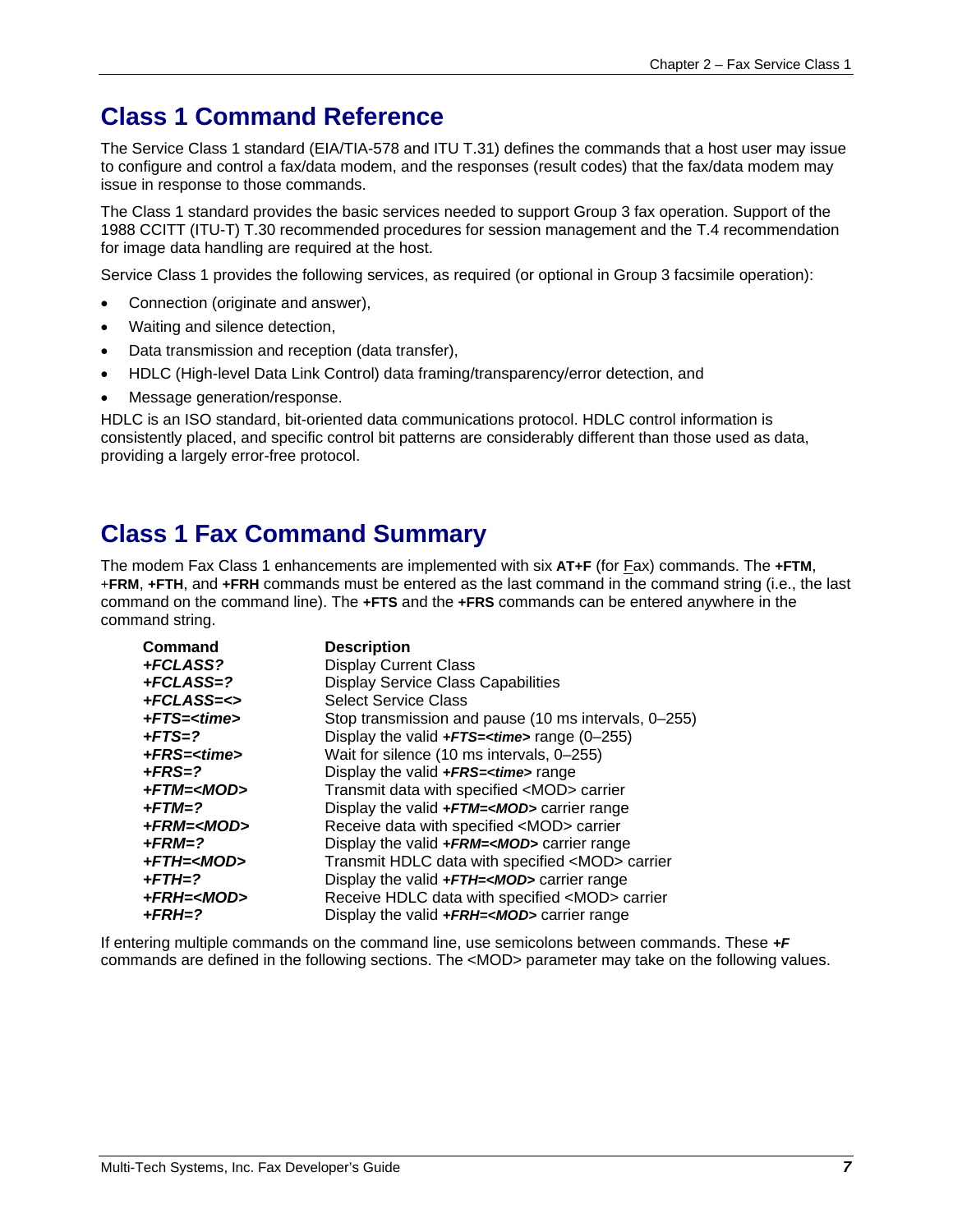### **Fax MOD (Modulation) Parameter Values**

| Value | <b>Modulation</b> | Speed (bps) | <b>Requirements</b>      |
|-------|-------------------|-------------|--------------------------|
| 3     | V.21 ch.`2        | 300         | required for +FTH & +FRH |
| 24    | $V.27$ ter        | 2400        | required for +FTM & +FRM |
| 48    | V.27ter           | 4800        | required for +FTM & +FRM |
| 72    | V.29              | 7200        | optional                 |
| 73    | V.17              | 7200        | optional                 |
| 74    | $V.17$ w/st       | 7200        | optional                 |
| 96    | V.29              | 9600        | optional                 |
| 97    | V.17              | 14400       | optional                 |
| 98    | $V.17$ w/st       | 14400       | optional                 |
| 121   | V.17 or V.33      | 12000       | optional                 |
| 122   | $V.17$ w/st       | 12000       | optional                 |
| 145   | V.17 or V.33      | 14400       | optional                 |
| 146   | V.17 w/st         | 14400       | optional                 |

All other codes are reserved. "V.17 w/st" indicates V.17 short training (aka, "quick train"). All of the above commands return an *ERROR* result code if entered when the modem is on-hook.

Use the command syntax *+<command>=?* to ask for the valid range of values supported. For example, if you entered *+FTH=?*, the Class 1 modem would return *3* (a Class 2 modem would return *3,24,48,72,73, 74, 96*).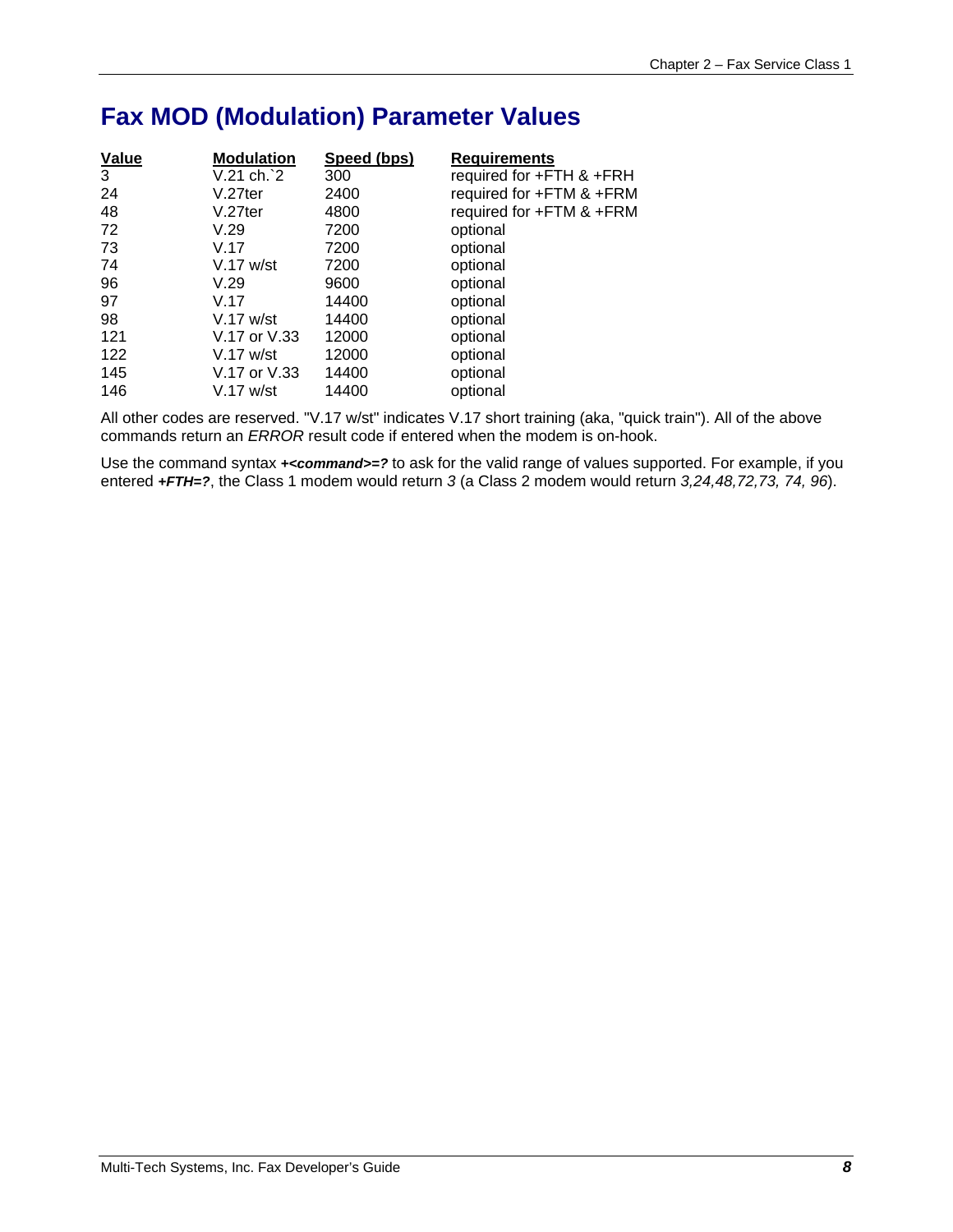### <span id="page-8-0"></span>**Class 1 Fax Commands Detail**

#### *+FCLASS?*

Syntax: +FCLASS? <CR> Valid Values: 0, 1, 2 Default: 0 (data modem) Result Codes: *OK* if the command is accepted; *ERROR* if the parameter value is out of range. **Display Current Class:** Displays the current Service Class of the modem, as shown below. **Result Code Meaning** 

| 0   | Indicates a data modem                                                           |
|-----|----------------------------------------------------------------------------------|
|     | Indicates a Service Class 1 (fax/data) modem                                     |
| 1.0 | Indicates a Service Class 1.0 modem                                              |
| 2   | Indicates a non-standard Class 2 modem (based on an early draft of the Class 2.0 |
| 2.0 | Indicates a Service Class 2.0 (fax/data) modem                                   |
| 2.1 | Indicates a Service class 2.1 (fax/data) modem                                   |

#### *+FCLASS=?*

Syntax: +FCLASS=? <CR> Valid Values: 0, 1 (other values are reserved) Default: 0 (data modem)

Result Codes: *OK* if the command is accepted; *ERROR* if the parameter value is out of range.

**Display Service Class Capabilities:** Displays the set of Service Class capabilities supported by the modem from the list of values (e.g., *0,1* for a modem supporting data communications plus fax Service Class 1). This command returns the service class or classes available with the modem. The modem returns a list of all supported values, separated by commas if more than one class is supported. For example, a modem supporting data communications and Class 1 fax would respond with "*0,1*".

#### *+FCLASS=<value>*

Syntax: +FCLASS=<value> <CR>

Valid Values: 0, 1, 2 Default: 0 (data mode)

Result Codes: *OK* if the command is accepted; *ERROR* if the parameter value is out of range.

**Select Service Class:** Selects the Service Class for the modem.

The command options are:

*+FCLASS=0* Select Data mode

*+FCLASS=1* Select Fax Class 1 operation

*+FCLASS=2* Select Fax Class 2 operation

**Example:** To configure the modem for Class 1 fax operation, enter the command *AT+FCLASS=1* and press Enter. The modem will then accept Class 1 commands.

#### *+FTS=<time>*

Syntax: +FTS=<time> <CR> Valid Values: *<time>* = 0-255 in 10 ms intervals Default: 0

Result Codes: *OK* if the command is accepted; *ERROR* if the parameter value is out of range.

**Stop Transmission and Wait:** Causes the modem to stop any transmission and then wait for the amount of time specified by *<time>,* then send an *OK* result code to the host. If this command is entered with the modem on-hook, the *ERROR* result code is displayed. The main function of *+FTS* is to enforce the 75+/–20 ms of silent time needed between modulation changes.

**Note:** The *+FTS=* command can be entered anywhere in the command string.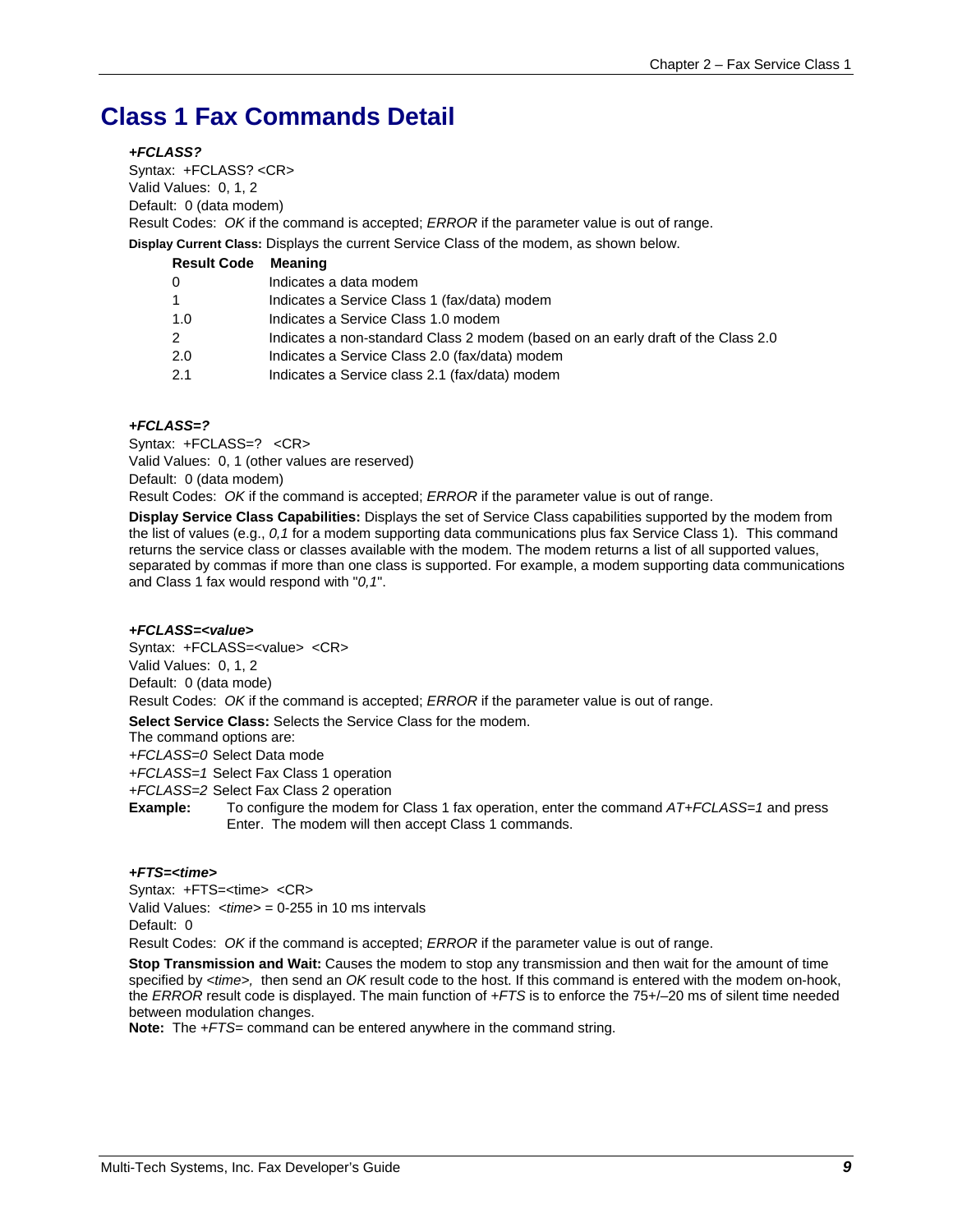*+FTS=?*  Syntax: +FTS=? <CR> Valid Values: *<time>* = 0–255 in 10 ms intervals Default: 0 Result Codes: The current range of values supported by the modem.

**Display the Wait-for-Silent Time:** Causes the modem to display the valid (supported) range of time intervals specified by the +FTS=<time> command.

#### *+FRS=<time>*

Syntax: +FRS=<time> <CR> Valid Values:  $\langle$  time $\rangle$  = 0–255 in 10 ms intervals Default: 0 Result Codes: *K* if the command is accepted; *ERROR* if the parameter value is out of range.

**Stop Transmission and Wait:** Causes the modem to listen for a specified amount of silence on the line, then display an OK result code when silence has been present on the line for the amount of time specified. The value <time> is in 10 millisecond intervals. The command terminates when either the specified amount of silent time has been detected, or when the host sends the modem another character (which is discarded). The modem returns the OK result code in either case. If this command is entered with the modem on-hook, the ERROR result code is displayed. The main function of the +FRS= command is to determine when it is safe to reverse the line and start transmitting.

**Note:** The +FRS= command can be entered anywhere in the command string.

#### *+FRS=?*

Syntax: +FRS=? <CR> Valid Values: *<time>* = 0–255 in 10 ms intervals Default: 0

Result Codes: The current range of values supported by the modem.

**Display the Range of Stop-Transmission-and-Wait Period Values:** Causes the modem to display the current set of stop-transmission-and-wait period values supported (specified by the *+FRS=<time>* command).

#### *+FTM=<MOD>*

Syntax: +FTM=<MOD> <CR> Valid Values: *<MOD>* = 3, 24, 48, 72, 73, 74, 96, 97, 98, 121, 122, 145, 146 Default: 3 (V.21 ch.2 @ 300 bps)

Result Codes: *CONNECT* at start of training pattern transmission; *ERROR* if the parameter value is out of range.

**Transmit Data with <MOD> Carrier:** Causes the host to transmit data using the fax modulation specified in <MOD>. The modem displays the *CONNECT* result code, then transmits the proper training sequence in the selected mode, followed by constant 1 bits until data is received from the host. The modem buffers data in this mode, using the flow control method defined by the *&E* command. When the modem transmit buffer is emptied, and if the last character transmitted was not a NUL, the modem turns off transmit carrier, returns to Command mode, and displays the *OK* result code.

**Note:** The *+FTM=* command must be entered as the last command in the command string (i.e., it must be followed by the <Enter> key).

#### *+FTM?*

Syntax: +FTM? <CR> Valid Values: *<MOD>* = 3, 24, 48, 72, 73, 74, 96, 97, 98, 121, 122, 145, 146 Default: 3 (V.21 ch.2 @ 300 bps) Result Codes: The current value supported by the modem.

**Display the Range of Valid Transmit Data Modulation Values:** Causes the modem to display the current set of accepted modulation for transmit data values (specified by the *+FTM=<MOD>* command).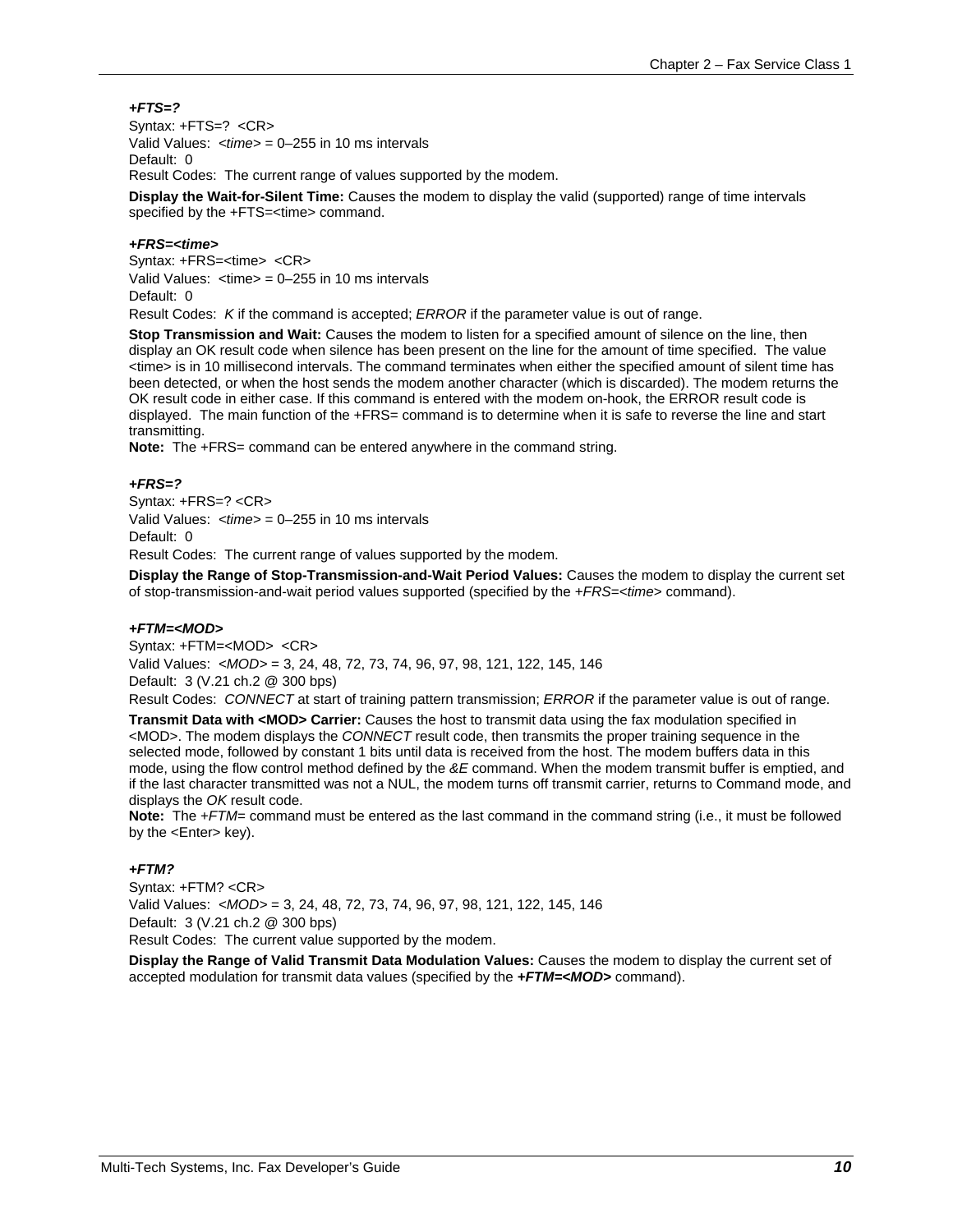#### *+FRM =<MOD>*

Syntax: +FRM =<MOD> <CR> Valid Values: See <MOD> (modulation) values Default: 3 (V.21 ch.2 @ 300 bps) Result Codes: *CONNECT, NO CARRIER,* or *+FCERROR*

**Facsimile Receive with <MOD> Carrier:** Causes the modem to enter fax receive mode using the modulation specified by <MOD> (refer to <MOD> values). The modem returns to Command mode on loss of carrier, then displays the *NO CARRIER* result code on the host. When the modem detects the selected carrier, it sends the *CONNECT* message. If a different signal is detected, a *+FCERROR* (Connect Error) is displayed, and the modem returns to Command mode. The modem uses the flow control method defined by *&E*. If the host sends any character except DC1 or DC3, the modem enters Command mode and causes the host to display the *OK* result code. If this command is entered with the modem on-hook, the *ERROR* result code is displayed.

**Note:** The *+FRM=* command must be entered as the last command in the command string (i.e., it must be immediately followed by the <Enter> key).

#### *+FRM=?*

Syntax: +FRM=? <CR> Valid Values: *<MOD>* = 3, 24, 48, 72, 73, 74, 96, 97, 98, 121, 122, 145, 146 Default: (V.21 ch.2 @ 300 bps) Result Codes: The current value range supported by the modem.

**Display the Valid Range of Receive Data Modulation Values:** Causes the modem to display the current modulation for receive data specified by the *+FRM=<MOD>* command.

#### *+FTH=<MOD>*

Syntax: +FTH=<MOD> <CR> Valid Values: See <MOD> (modulation) values Default: 3 (V.21 ch.2 @ 300 bps) Result Codes: *OK, ERROR*, or *CONNECT*

**Transmit HDLC Data With <Mod> Carrier:** Causes the modem to transmit data in HDLC protocol using the selected modulation (see modulation <MOD> values). The modem buffers data in HDLC transmit mode, using the configured method of flow control to pause host data, as necessary. If the host sends a frame *with* the final frame bit set, or sends only a DLE-ETX, or sends no data for 5 seconds after the *CONNECT* message, the modem turns off its transmit carrier, returns to Command mode, and displays the *OK* message. If the host sends a frame *without* the final frame bit set followed by the DLE-ETX, then the modem will issue another CONNECT response. **Note:** *+FTH* must be entered as the last command in the command string.

#### *+FTH=?*

Syntax: +FTH=? <CR> Valid Values: *<MOD>* = 3, 24, 48, 72, 73, 74, 96, 97, 98, 121, 122, 145, 146 Default: 3 (V.21 ch.2 @ 300 bps) Result Codes: The current range of valid values supported by the modem.

**Displays the Valid Range of Transmit Modulation Values:** Causes the modem to display the set of supported transmit modulations specified by the *+FTH=<MOD>* command.

#### *+FRH=<MOD>*

Syntax: +FRH=<MOD> <CR> Valid Values: See <MOD> (modulation) values Default: 3 (V.21 ch.2 @ 300 bps) Result Codes: *NO CARRIER, +FCERROR, OK,* or *ERROR* 

**Receive HDLC Data With <Mod> Carrier Modulation Values:** Causes the modem to receive HDLC packet data using the modulation mode selected with <MOD>, then delivers the next frame to the host. Possible <MOD> values are shown in Table 3–1. If other than an HDLC packet is detected, the modem displays the *+FCERROR* (Connect Error) message, returns to Command mode, then displays the *NO CARRIER* message. If this command is entered with the modem on-hook, the *ERROR* result code is displayed.

**Note 1:** *+FRH* must be entered as the last command in the command string.

**Note 2:** When receiving data with a high speed modulation value (e.g., 14.4k), then this command may not be fast enough to receive all the frames that are being sent to the modem. In that case, the +FRM command should be used and the host should do the HDLC emulation on that data to retrieve all of the frames.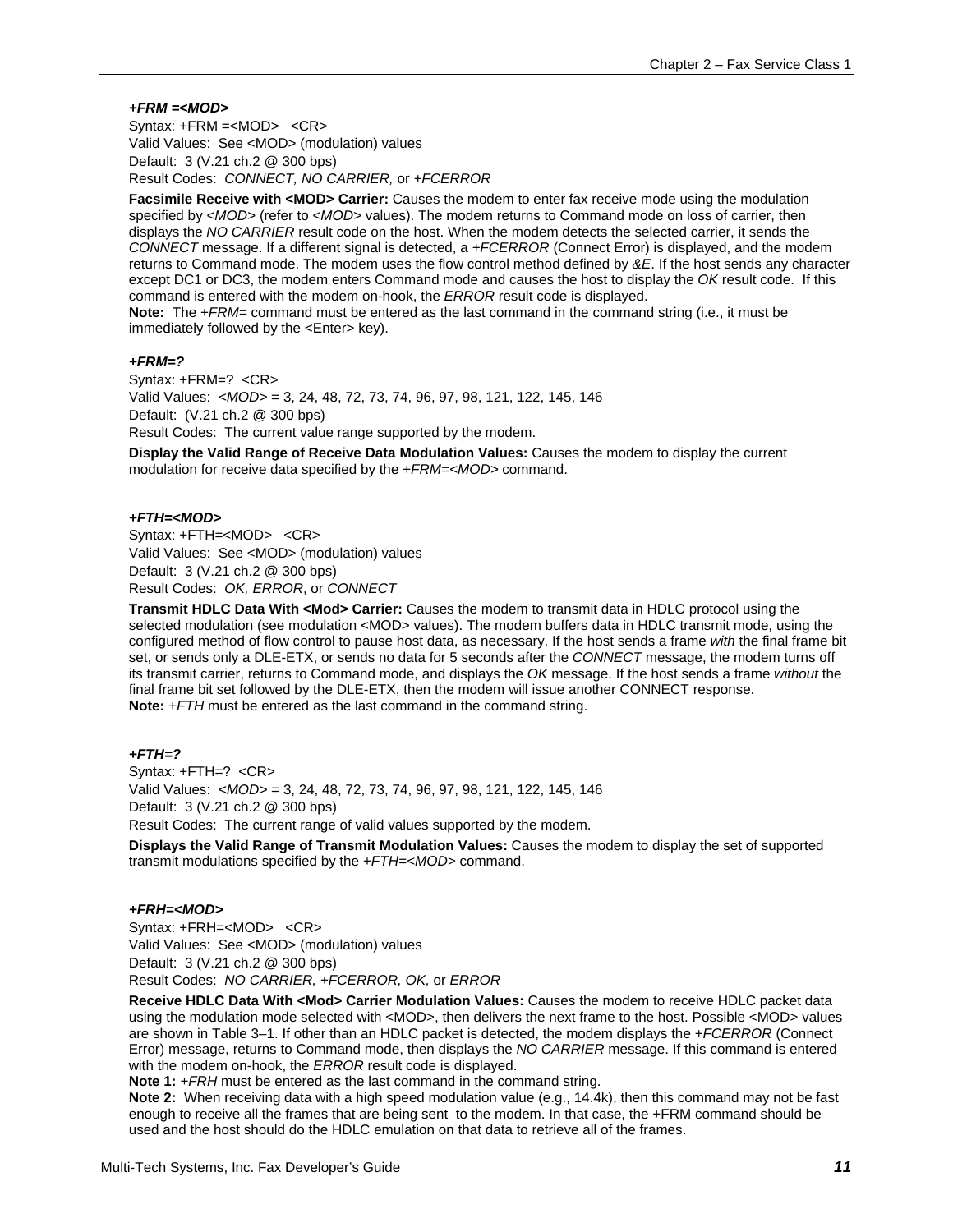*+FRH=?*  Syntax: +FRH=? <CR> Valid Values: *<MOD>* = 3, 24, 48, 72, 73, 74, 96, 97, 98, 121, 122, 145, 146 Default: 3 Result Codes: The valid range of values supported by the modem.

**Displays the Valid Range of Receive Modulation Values:** Causes the modem to display the set of supported receive modulation values (specified by the *+FRH=<MOD>* command).

#### **Result Codes**

Your Class 1 modem can respond with the basic set of result codes (*OK, CONNECT, NO CARRIER*, and *ERROR*) with only minor differences in meaning for fax mode.

If the modem detects a data carrier or tone other than that specified by the *+FRM* or *+FRH* command, it sends a *CONNECT ERROR* (*+FCERROR*) result code to the host, then returns to Command mode. This will allow the host to recover by reconfiguring the modem to define the unexpected signal. The *CONNECT ERROR* message has the formats *+FCERROR* (verbose) or *+F4* (terse).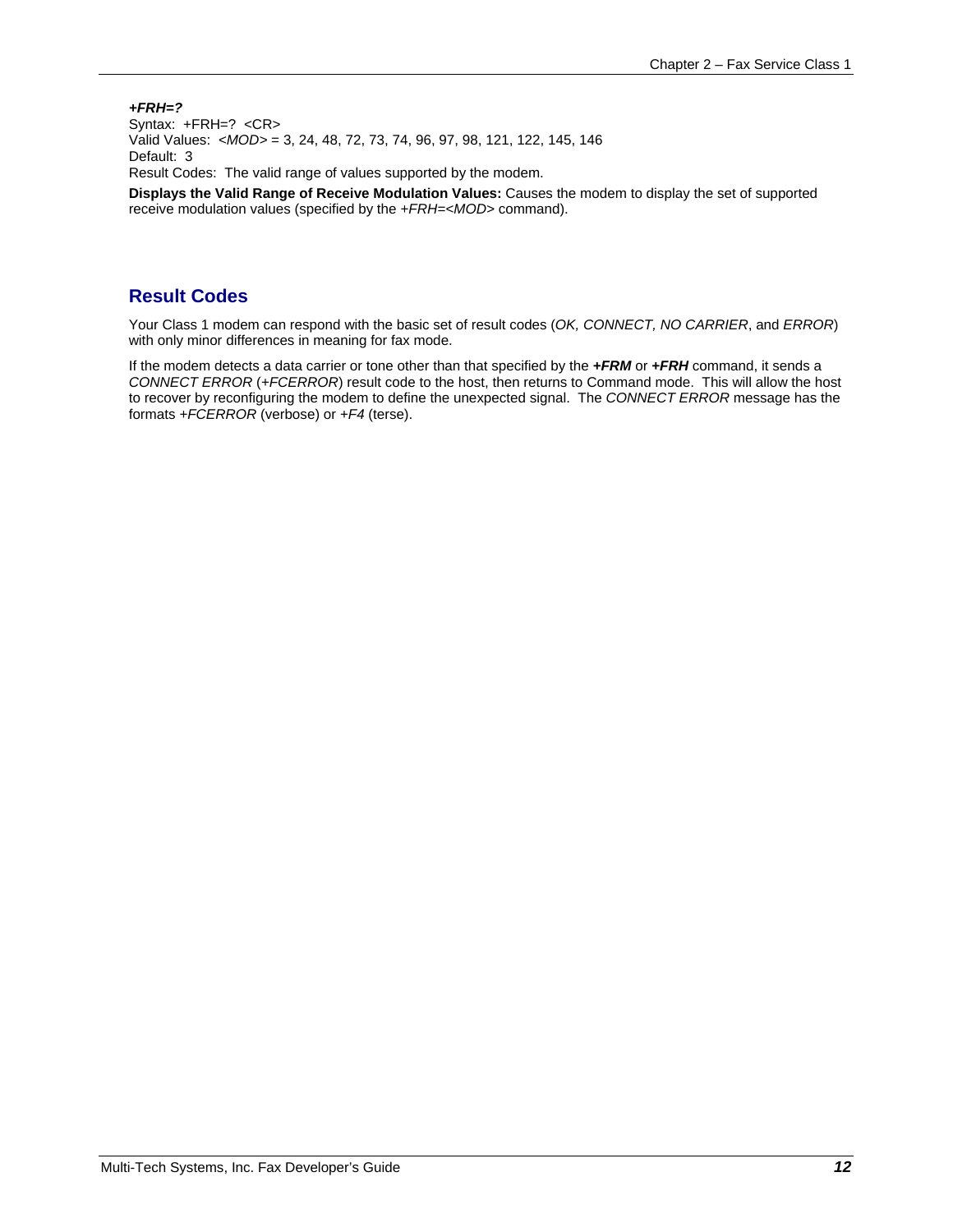### **Sample Sessions**

This section provides Class 1 Fax Send and Receive handshaking examples.

| <b>Command</b>                                            | Response                     | <b>Action by Local Modem</b>      | <b>Action by Remote Modem</b>        |
|-----------------------------------------------------------|------------------------------|-----------------------------------|--------------------------------------|
| AT+FCLASS=1                                               | $\overline{\text{OK}}$       | Set Class 1                       |                                      |
| ATD <string></string>                                     |                              | Dial and send CNG                 | Answers                              |
|                                                           |                              | Look for V.21                     | Sends CED, V.21                      |
|                                                           |                              | Detect flags                      | Sends HDLC flags                     |
|                                                           | <b>CONNECT</b>               | Detect flags                      |                                      |
|                                                           | <nsf frame=""></nsf>         | Get CSI                           | Send CSI packet                      |
|                                                           | <dle><etx></etx></dle>       |                                   |                                      |
|                                                           |                              |                                   | Send NSF packet                      |
|                                                           | OK                           |                                   |                                      |
|                                                           |                              |                                   |                                      |
| AT+FRH=3                                                  | <b>CONNECT</b>               | Detect flags                      |                                      |
|                                                           | <csi data="" frame=""></csi> | Get CSI                           | Send CSI packet                      |
|                                                           | <dle><etx></etx></dle>       | <b>Get FCS</b>                    |                                      |
|                                                           | <b>OK</b>                    | Accept FCS                        | Check FCS                            |
|                                                           |                              |                                   |                                      |
| AT+FRH=3                                                  |                              |                                   |                                      |
|                                                           | CONNECT                      | Detect flags                      |                                      |
|                                                           | <dis> frame data</dis>       | Get DIS                           | Send DIS packet                      |
|                                                           | <dle><etx></etx></dle>       | Get CRC                           |                                      |
|                                                           | <b>OK</b>                    | Accept FCS                        | Check FCS                            |
|                                                           |                              |                                   |                                      |
| $AT + FRH = 3$                                            | <b>NO CARRIER</b>            | Detect loss of carrier            | Drop carrier                         |
|                                                           |                              |                                   |                                      |
| $AT + FTH = 3$                                            |                              | Send V.21 carrier                 | Detect carrier                       |
|                                                           | <b>CONNECT</b>               | Send flags                        | Detect flags                         |
|                                                           |                              | Send TSI frame                    | Get TSI frame                        |
| <tsi data="" frame=""></tsi>                              |                              | Send FCS                          |                                      |
| <dle><etx></etx></dle>                                    | CONNECT                      | Send flags                        |                                      |
|                                                           |                              | Send DCS frame                    | Send DCS frame                       |
| <dcs data="" frame=""></dcs>                              |                              | Send FCS, flags                   |                                      |
| <dle><etx></etx></dle>                                    | OK                           | Drop carrier                      |                                      |
|                                                           |                              |                                   |                                      |
| AT+FTS=8; +FTM=96                                         |                              | Wait 80 msec                      |                                      |
|                                                           | CONNECT                      | Send v.29 carrier                 | Detect carrier                       |
| <tcf data="" pattern=""></tcf>                            |                              | Send TCF data                     | Get TCF data                         |
| <dle><etx></etx></dle>                                    | OK                           | Drop carrier                      |                                      |
|                                                           |                              |                                   |                                      |
| AT+FRH=3                                                  | CONNECT                      | Detect carrier<br>Detect flags    | Send V.21 carrier<br>Send flags      |
|                                                           | <cfr data="" frame=""></cfr> | Get CFR frame                     | Send CFR frame                       |
|                                                           | <dle><etx></etx></dle>       | Check FCS                         | Send CRC                             |
|                                                           | OK                           | Accept FCS                        |                                      |
|                                                           |                              |                                   |                                      |
| AT+FRH=3                                                  | <b>NO CARRIER</b>            | Detect loss of carrier            | Drop carrier                         |
|                                                           |                              |                                   |                                      |
| AT+FTM=96                                                 | CONNECT                      | Send V.29 carrier                 | Detect carrier                       |
|                                                           |                              | Send page data                    |                                      |
| <page data="" image=""><br/><dle><etx></etx></dle></page> | OK                           | Drop carrier                      | Receive page                         |
|                                                           |                              |                                   |                                      |
|                                                           |                              |                                   |                                      |
| AT+FTS=8; +FTH=3                                          |                              | Wait 80 msec<br>Send V.21 carrier |                                      |
|                                                           |                              |                                   | Detects carrier                      |
|                                                           | CONNECT                      | Send flags<br>Send EOP frame      | Detects flags<br><b>Receives EOP</b> |
| <eop data="" frame=""></eop>                              |                              |                                   |                                      |
| <dle><etx></etx></dle>                                    |                              | Send FCS                          |                                      |
|                                                           | OK                           | Drop carrier                      | (Final frame)                        |

#### **Single-Page Class 1 Transmit Example**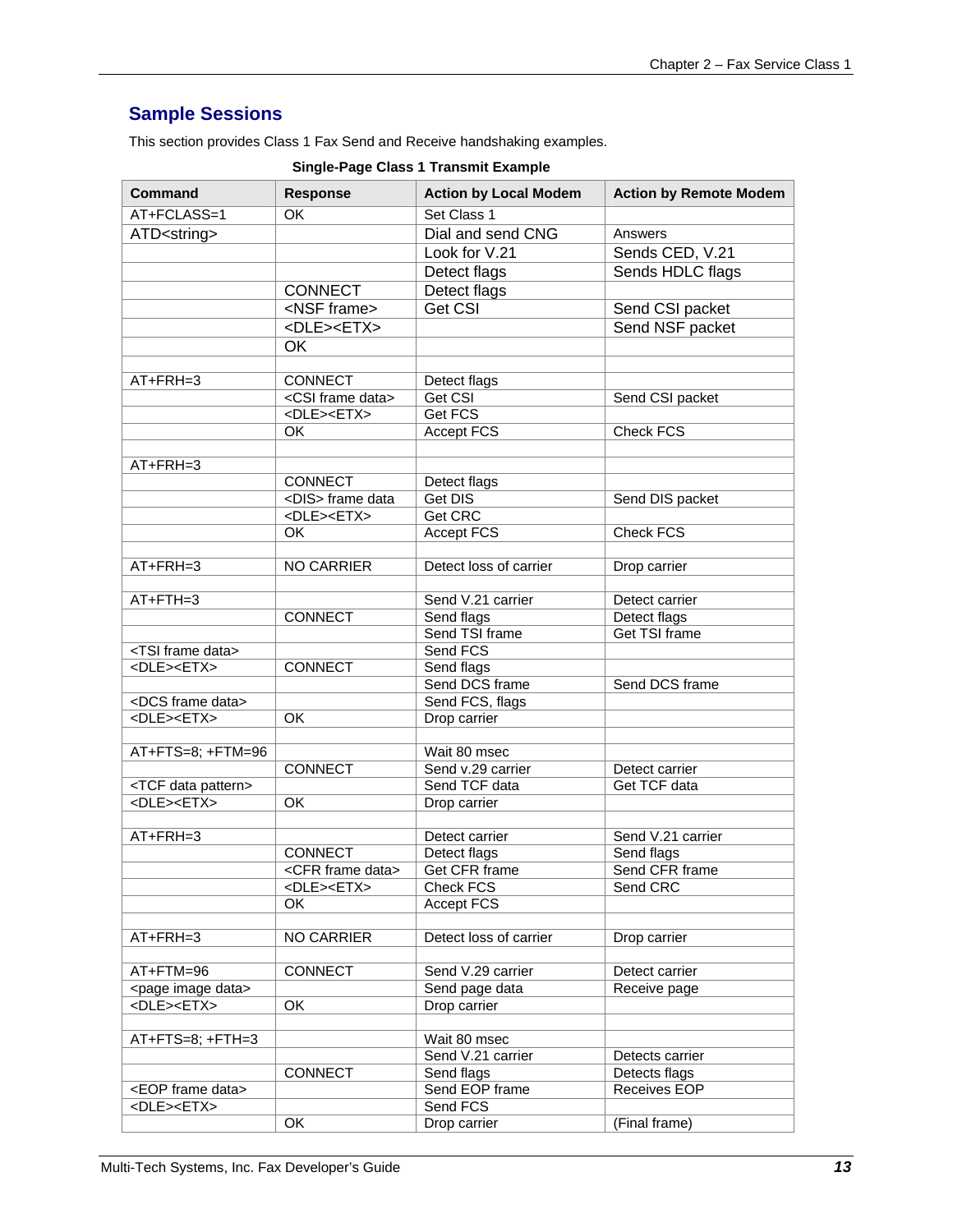| Command                | <b>Response</b>              | <b>Action by Local Modem</b> | <b>Action by Remote Modem</b> |
|------------------------|------------------------------|------------------------------|-------------------------------|
|                        |                              |                              |                               |
| $AT + FRH = 3$         |                              | Detect carrier               | Send V.21 carrier             |
|                        | <b>CONNECT</b>               | Detect flags                 | Send flags                    |
|                        | <mcf data="" frame=""></mcf> | Get MCF frame                | Send MCF frame                |
|                        | <dle><etx></etx></dle>       | Check FCS                    | Send FCS                      |
|                        | OK.                          | <b>Accept FCS</b>            |                               |
|                        |                              |                              |                               |
| $AT + FRH = 3$         | <b>NO CARRIER</b>            | Detect carrier loss          | Drop carrier                  |
|                        |                              |                              |                               |
| $AT + FTH = 3$         |                              | Send V.21 carrier            | Detects carrier               |
|                        | <b>CONNECT</b>               | Send flags                   | Detect flags                  |
| <dcn packet=""></dcn>  |                              | Send DCN frame               | Receives DCN                  |
| <dle><etx></etx></dle> |                              | Send FCS                     |                               |
|                        | OK.                          | Drop carrier                 |                               |
|                        |                              |                              |                               |
| ATH <sub>0</sub>       | <b>OK</b>                    | Hang up                      | Hang up                       |

#### **Single-Page Class 1 Answer & Receive Example**

| <b>Command</b>                | <b>Response</b>               | <b>Action by Local Modem</b> | <b>Action by Remote Modem</b> |
|-------------------------------|-------------------------------|------------------------------|-------------------------------|
| AT+FCLASS=1                   | $\overline{\text{OK}}$        | Set Class to 1               |                               |
|                               | <b>RING</b>                   | <b>Detect Ringing</b>        | Dial, send CNG                |
|                               |                               |                              |                               |
| <b>ATA</b>                    |                               | Off hook                     |                               |
|                               |                               | Send CED,                    | Get CED                       |
|                               |                               | Send V.21 carrier            | Detect carrier                |
|                               | CONNECT                       | Send flags                   | Detect flags                  |
|                               |                               |                              |                               |
| <csiframe data=""></csiframe> |                               | Send CSI data                | <b>Receive FCS</b>            |
| <dle><etx></etx></dle>        |                               | Send FCS                     |                               |
|                               | <b>CONNECT</b>                | Send flags                   |                               |
| <disframe data=""></disframe> |                               | Send DIS data                | Receive DIS                   |
| <dle><etx></etx></dle>        |                               | Send FCS and flags           |                               |
|                               | OK                            | Drop carrier                 |                               |
|                               |                               |                              |                               |
| $AT + FRH = 3$                |                               | Detect carrier               | Sends V.21 carrier            |
|                               | <b>CONNECT</b>                | Detect flags                 | Send flags                    |
|                               | <tsi data="" frame=""></tsi>  | Receive TSI                  | Send TSI frame                |
|                               | <dle><etx></etx></dle>        | <b>Receive FCS</b>           | Send FCS                      |
|                               | <b>OK</b>                     | Accept FCS                   |                               |
|                               |                               |                              |                               |
| AT+FRH=3                      | <b>CONNECT</b>                |                              |                               |
|                               | <dcs data="" packet=""></dcs> | Receive DCS                  | Send DCS frame                |
|                               | <dler><etx></etx></dler>      | <b>Receive FCS</b>           | Send FCS                      |
|                               | OK                            | Accept FCS                   |                               |
|                               |                               |                              |                               |
| AT+FRH=3                      | <b>NO CARRIER</b>             | Detect loss of carrier       | Drop carrier                  |
|                               |                               |                              |                               |
| AT+FRM=96                     |                               |                              | Wait 75 msec.                 |
|                               | <b>CONNECT</b>                | Detect carrier               | Send V.29 carrier             |
|                               | <tcf data=""></tcf>           | <b>Receive TCF</b>           | Send TCF data                 |
|                               | <dle><etx></etx></dle>        | Detect carrier loss          | Drop carrier                  |
|                               | <b>NO CARRIER</b>             |                              |                               |
|                               |                               |                              |                               |
| $AT + FTH = 3$                |                               | Send V.21 carrier            | Detects carrier               |
|                               | CONNECT                       | Send flags                   | Detects flags                 |
| <cfrframe data=""></cfrframe> |                               | Send CFR frame               | <b>Receives CFR</b>           |
| <dle><etx></etx></dle>        |                               | Send FCS                     |                               |
|                               | OK                            | Drop carrier                 |                               |
|                               |                               |                              |                               |
| $AT + FRM = 96$               |                               |                              |                               |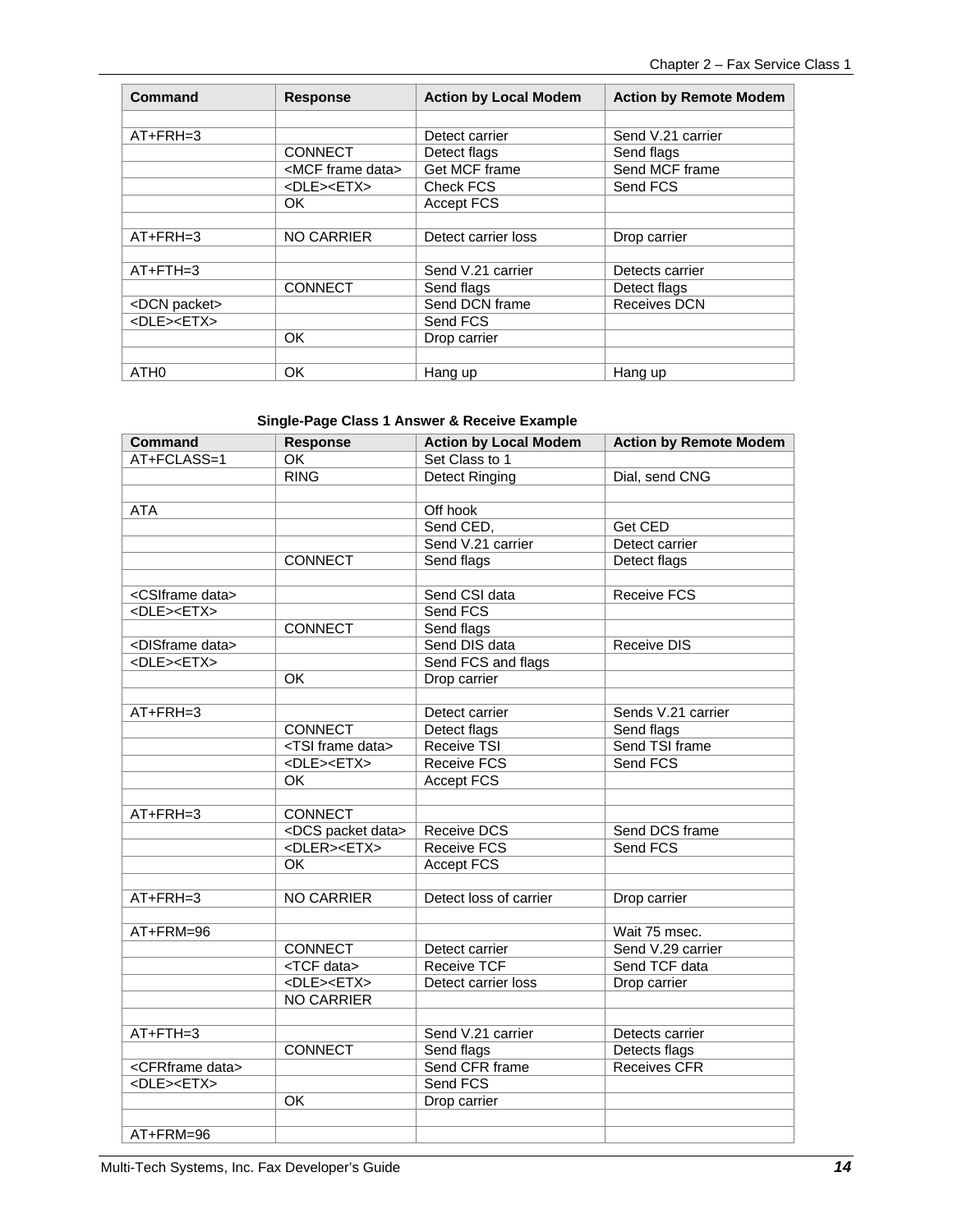| Command                      | <b>Response</b>                | <b>Action by Local Modem</b> | <b>Action by Remote Modem</b> |
|------------------------------|--------------------------------|------------------------------|-------------------------------|
|                              | <b>CONNECT</b>                 | Detect carrier               | Send V.29 carrier             |
|                              | <page data="" image=""></page> | Receive page                 | Send page data                |
|                              | <dle><etx></etx></dle>         | Detect carrier loss          | Drop carrier                  |
|                              |                                |                              |                               |
| $AT + FRH = 3$               |                                |                              | Wait 75 msec.                 |
|                              |                                | Detects carrier              | Sends V.21 carrier            |
|                              | <b>CONNECT</b>                 | Detects flag                 | Sends flag                    |
|                              | <eop data="" frame=""></eop>   | Receives EOP                 | Sends EOP packet              |
|                              | <dle><etx></etx></dle>         | Receives FCS                 | Send CRC                      |
|                              | OK.                            | <b>Accepts FTS</b>           |                               |
|                              |                                |                              |                               |
| $AT + FRH = 3$               | <b>NO CARRIER</b>              | Detects loss of carrier      | Drops carrier                 |
|                              |                                |                              |                               |
| $AT + FTH = 3$               |                                | Send V.21 carrier            | Detect carrier                |
|                              | <b>CONNECT</b>                 | Send flags                   | Detect flags                  |
|                              |                                |                              |                               |
| <mcf data="" frame=""></mcf> |                                | Send MCF frame               | Receive MCF frame             |
| <dle><etx></etx></dle>       |                                | Send FCS                     |                               |
|                              | OK.                            | Drop carrier                 |                               |
| AT+FRH=3                     |                                | Receives carrier             | Send V.21 carrier             |
|                              | <b>CONNECT</b>                 | Detects flags                | Send flags                    |
|                              | <dcn data="" frame=""></dcn>   | <b>Receives DCN</b>          | Send DCN frame                |
|                              | <dle><etx></etx></dle>         | <b>Receives FCS</b>          | Send FCS                      |
|                              | OK.                            | Accepts FCS                  |                               |
| $AT + FRH = 3$               | <b>NO CARRIER</b>              | Detect loss of carrier       | Drops carrier                 |
|                              |                                |                              |                               |
| ATH <sub>0</sub>             | OK                             | Hangs up                     |                               |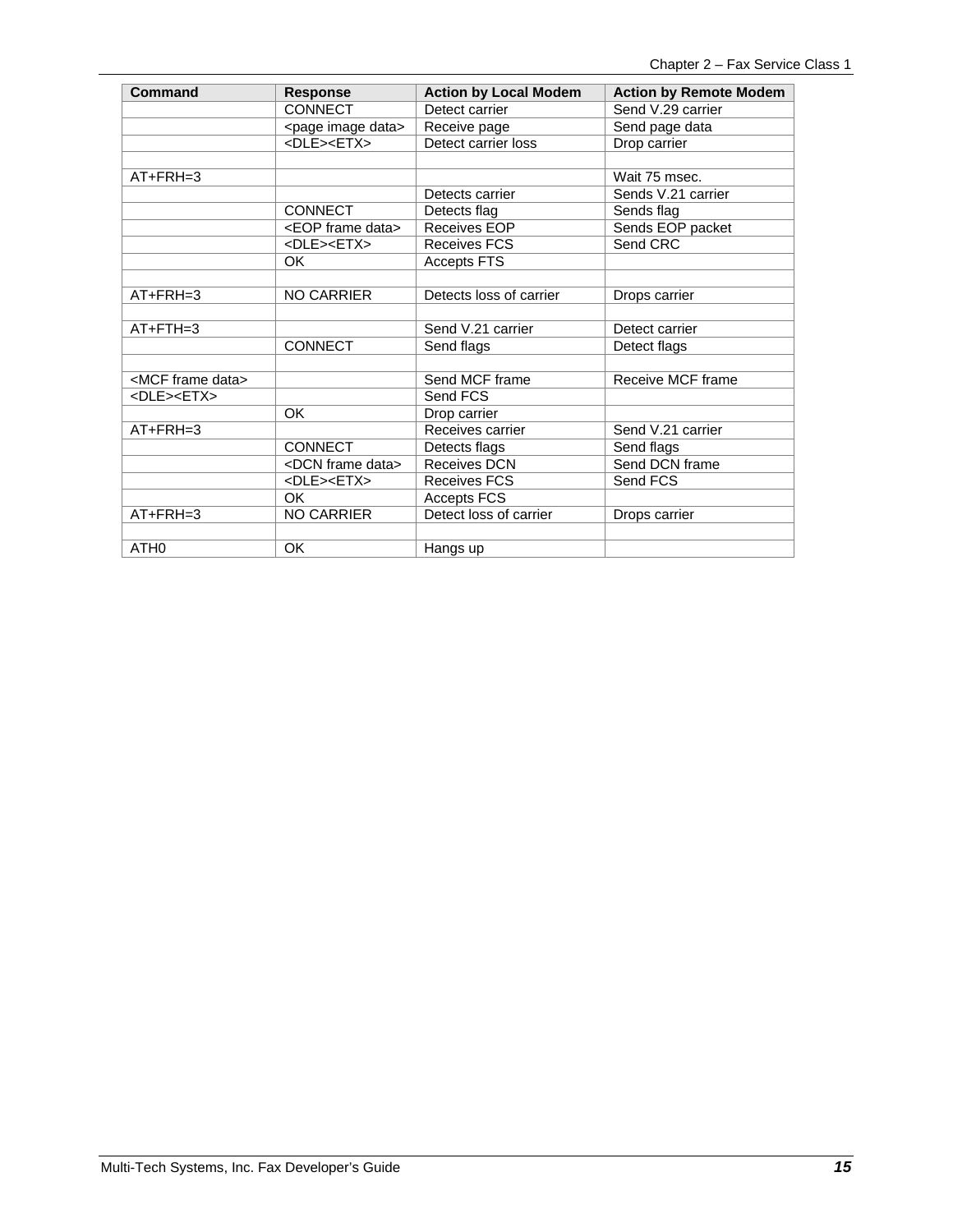## <span id="page-15-0"></span>**CHAPTER 3 – FAX SERVICE CLASS 1.0**

Fax Service Class 1.0 is very different from Class 1 once the modem goes into online state. DLE sequences (described below) control all the communications between the host and the modem. Whereas, in Class 1, the modem goes in and out of data modem/command mode; in Class 1.0, the modem stays in data mode for the length of the fax and uses DLE sequences to pass control information between the host and the modem.

### <span id="page-15-1"></span>*Initial V.34 Rate Controls and Indications*

#### *+F34*

Syntax: +F34=[<maxp>][,[<minp>][,<prefc>] Valid Values: see subparameters below. Default values: 0,0,0,0,0

V.34 channel rate negotiation is done by the modem, not T.30 Phase B DIS/DCS/TCF/CFR exchange. The host may use this parameter to constrain the modem in V.34 rate negotiation.

The host may set them anytime before the commencement of the V.34 training, in which they are to take effect, including in advance of call establishment and V.8 negotiation. They remain in effect until altered by a subsequent <DLE><rate> transparent command code.

*Subparameters:* 

 <maxp> is the maximum rate that the modem will use for the primary channel, in units of 2400 bit/s. Valid nonzero <maxp> values range from 1 (2400 bit/s) to 14 (33 600 bit/s). If not set by thehost, the default value 0 selects the maximum rate supported by the modem.

<minp> is the minimum rate that the modem will use for the primary channel. Valid values are the same as those defined for <maxp>. If not set by the host, the default value 0 selects the minimum rate supported by the modem (2400 bit/s in Recommendation V.34).

 <prefc> is the preferred rate that the modem will for the control channel receive rate, in units of 1200 bit/s. Valid <prefc> values are 1 (1200 bit/s) and 2 (2400 bit/s) and 0 (no preference specified). The default value is 0. If set to 0, the modem allows the V.34 modem to select the rate. If set to 1 or 2, and if that rate is supported by the remote terminal, that rate is selected.

### <span id="page-15-2"></span>*Initial V.34 Rate Indication*

Syntax: +F34:<prate>,<crate>[,<crate2>]

This indication will tell the host what the negotiated control and primary channel rates are.

<prate> indicates the baud rate of the primary channel. Its values will range from <minp> to <maxp> defined by the previous +F34 command.

<crate> indicates the negotiated control channel. Its values will range from 0 to <prate> defined by the previous +F34 command.

The <crate2> value has the same range of values as <crate>, but it indicates the control channel receive rate if different from the transmit rate. If <crate2> is displayed, then <crate> is the control channel transmit rate.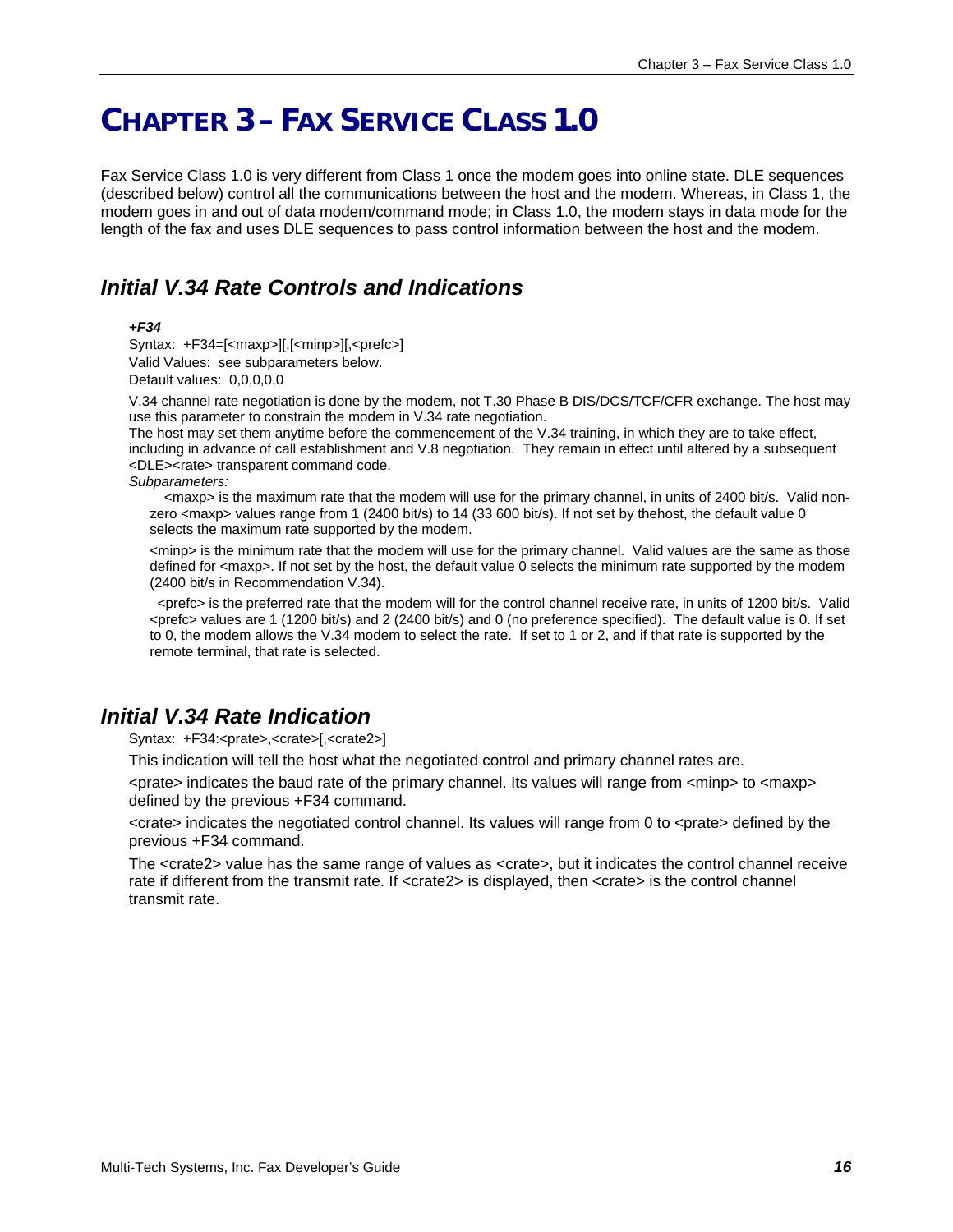### <span id="page-16-0"></span>*Call Initiation*

The call initiation sequence is the same for the originate and answer modes. After the initial V.34 handshake is complete, both sides (originate and answer) get a +F34 response indicating the connection speeds, a CONNECT response, and then a DLE sequence that indicates that the channel selected is the control channel and DLE shielded information about connect speeds (again). After this, the modem is in the online state.

### <span id="page-16-1"></span>*Call Online*

In the online state, the originate modem initiates all switches from the control channel to the primary channel and back. The host sends a DLE followed by a character that indicates the speed and channel type to switch to. After the switch is accomplished, the modem sends a DLE-ctrl or DLE-pri sequence and DLE sequences indicating the transmission rates.

Once a channel is selected, HDLC framed data can be sent by either side at any time (in order to send or receive a fax, however data should be sent in a predefined order per T.30).

### <span id="page-16-2"></span>*Call Termination*

Unlike non-V.34 faxing, there is a constant carrier that indicates that a connection is in progress. Therefore there is an indication (i.e., DLE-EOT) that signals when the remote modem has disconnected the line. The same sequence is used to terminate the fax call.

### <span id="page-16-3"></span>*Host Initiated Termination*

If the host terminates ATO execution by <DLE><EOT>, the modem will:

- a) if sending an HDLC frame, complete sending the frame, including FCS and final flag;
- b) send an HDLC abort;
- c) send any V.34 specific carrier termination signals;
- d) wait for remote carrier to turn off;
- e) stop carrier transmission;
- f) issue <DLE><EOT> and an OK final result code to the host;
- g) stay connected to the GSTN;
- h) switch to command mode.

### <span id="page-16-4"></span>*Modem Initiated Termination*

If the modem detects remote disconnection or receives at least 40 consecutive ones from the remote modem, the modem will:

- a) stop carrier transmission;
- b) stay connected to the GSTN;
- c) send <DLE><EOT> to the host;
- d) issue an OK final result code to the host;
- e) switch to command mode.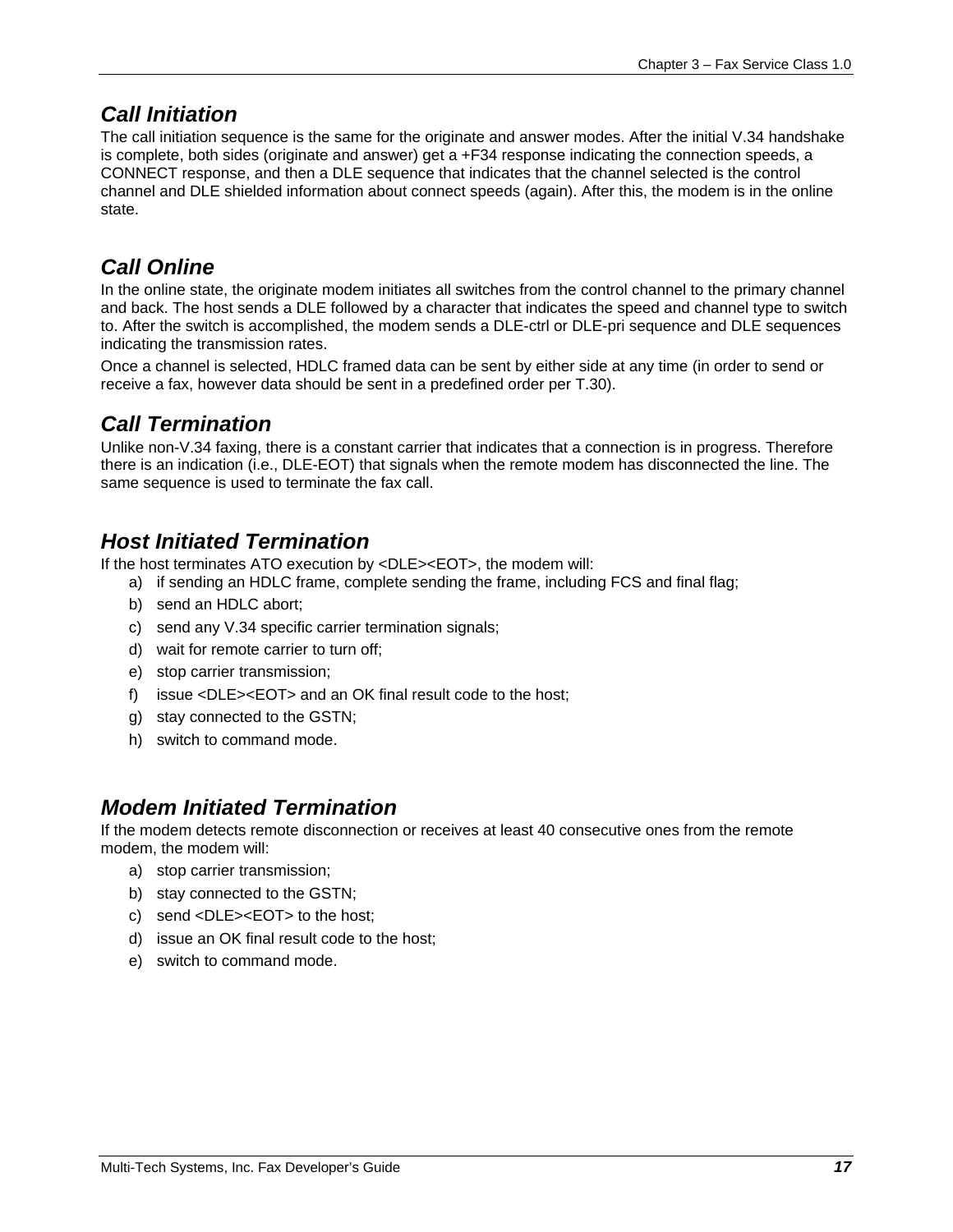### *DLE Sequences*

<span id="page-17-0"></span>In V.34 fax, the DLE sequences defined in Class 1 are expanded to include all the functions necessary to send/receive a V.34 fax.

| <b>Service</b>           | <b>HEX</b><br><b>Values</b> | <b>Description</b>                                 |
|--------------------------|-----------------------------|----------------------------------------------------|
|                          |                             | <b>Character Transparency:</b>                     |
| <dle><dle></dle></dle>   | $10 - 10$                   | substitute one 10h pattern                         |
| <dle><sub></sub></dle>   | $10-1A$                     | substitute two 10h patterns                        |
|                          |                             | <b>Shielded Control Words:</b>                     |
| <dle><dc1></dc1></dle>   | $10 - 51$                   | substitute one 11h pattern to enable flow control  |
| <dle><dc3></dc3></dle>   | $10 - 53$                   | substitute one 13h pattern to disable flow control |
|                          |                             | <b>HDLC frame Delimiters:</b>                      |
| <dle><etx></etx></dle>   | $10 - 03$                   | End of HDLC frame w/o detected FCS error           |
| <dle><ferr></ferr></dle> | $10 - 07$                   | End of HDLC frame with FCS error                   |
|                          |                             | V.34 mode selection/indication:                    |
| <dle><eot></eot></dle>   | $10 - 04$                   | End transmission                                   |
| <dle><pri></pri></dle>   | $10 - 6B$                   | Select primary channel                             |
| <dle><ctrl></ctrl></dle> | $10 - 6D$                   | Select control channel                             |
| <dle><pph></pph></dle>   | $10-6C$                     | Request primary rate renegotiation                 |
| <dle><mark></mark></dle> | 10-68                       | Initiate termination of send                       |
| <dle><rtnc></rtnc></dle> | 10-69                       | Request control channel retrain                    |
|                          |                             | V.34 control channel rate request/indication:      |
| $<$ DLE $>$ $<$ c12 $>$  | 10-6E                       | 1200 bit/s                                         |
| $<$ DLE $>$ $<$ c24 $>$  | $10-6F$                     | 2400 bit/s                                         |
|                          |                             | V.34 primary channel rate request/indication:      |
| <dle><p24></p24></dle>   | 10-70                       | 2 400 bit/s                                        |
| <dle><p48></p48></dle>   | $10 - 71$                   | 4 800 bit/s                                        |
| <dle><p72></p72></dle>   | $10 - 72$                   | 7 200 bit/s                                        |
| <dle><p96></p96></dle>   | $10 - 73$                   | 9 600 bit/s                                        |
| <dle><p120></p120></dle> | $10 - 74$                   | 12 000 bit/s                                       |
| <dle><p144></p144></dle> | 10-75                       | 14 400 bit/s                                       |
| <dle><p168></p168></dle> | 10-76                       | 16 800 bit/s                                       |
| <dle><p192></p192></dle> | $10 - 77$                   | 19 200 bit/s                                       |
| <dle><p216></p216></dle> | $10 - 78$                   | 21 600 bit/s                                       |
| <dle><p240></p240></dle> | 10-79                       | 24 000 bit/s                                       |
| <dle><p264></p264></dle> | $10-7A$                     | 26 400 bit/s                                       |
| <dle><p288></p288></dle> | $10-7B$                     | 28 800 bit/s                                       |
| <dle><p312></p312></dle> | 10-7C                       | 31 200 bit/s                                       |
| <dle><p336></p336></dle> | 10-7D                       | 33 600 bit/s                                       |

#### **Transparent Data Commands**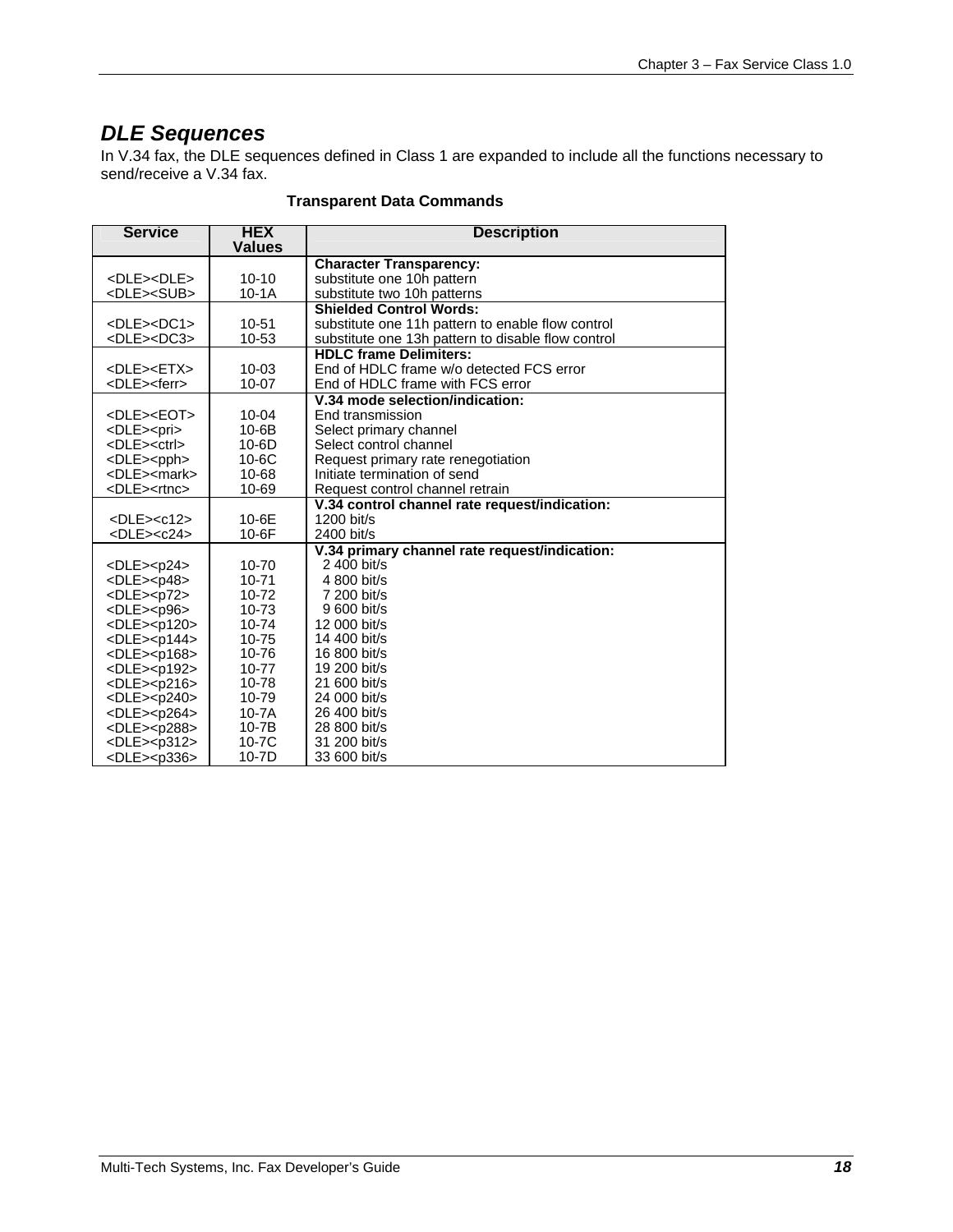### <span id="page-18-0"></span>*Host-Modem Data*

<span id="page-18-1"></span>For V.34 transfer between HOST and MODEM, the following procedures apply:

#### *Host to Modem Messages*

After the CONNECT result code, the modem will accept three types of data from the host.

- a) Transparent data commands, as defined in the Transparent Data Commands table on the previous page.
- b) HDLC frame octets, terminated by <DLE><ETX>.
- c) <DLE><DC1> and <DLE><DC3> commands for flow control of data from the modem.

#### <span id="page-18-2"></span>*Modem to Host Messages*

After the CONNECT result code, the modem will send three types of data to the host.

- a) Transparent data indications, as defined in the Transparent Data Commands table on the previous page.
- b) HDLC frame octets, terminated by <DLE><ETX> or <DLE><ferr>.
- c) <DLE><DC1> and <DLE><DC3> commands for flow control of data from the host.

### <span id="page-18-3"></span>*HDLC Frame Data*

The modem will transmit FLAGs upon host data underrun.

HDLC frame octet data may not contain control character <DLE>. Therefore, the Transparent Data commands, defined in the Transparent Data Commands table on the previous page, must be used to represent the characters.

Each HDLC frame sent from the host to the modem must be terminated by the <DLE><ETX> transparent data command.

Each HDLC frame sent from the modem to the host will be terminated by the <DLE><ETX> transparent data command if the received FCS sequence is valid, or by the <DLE><ferr>transparent data command if the received FCS sequence is invalid. This received HDLC frame will include the FCS sequence, or a substitute sequence of the same length.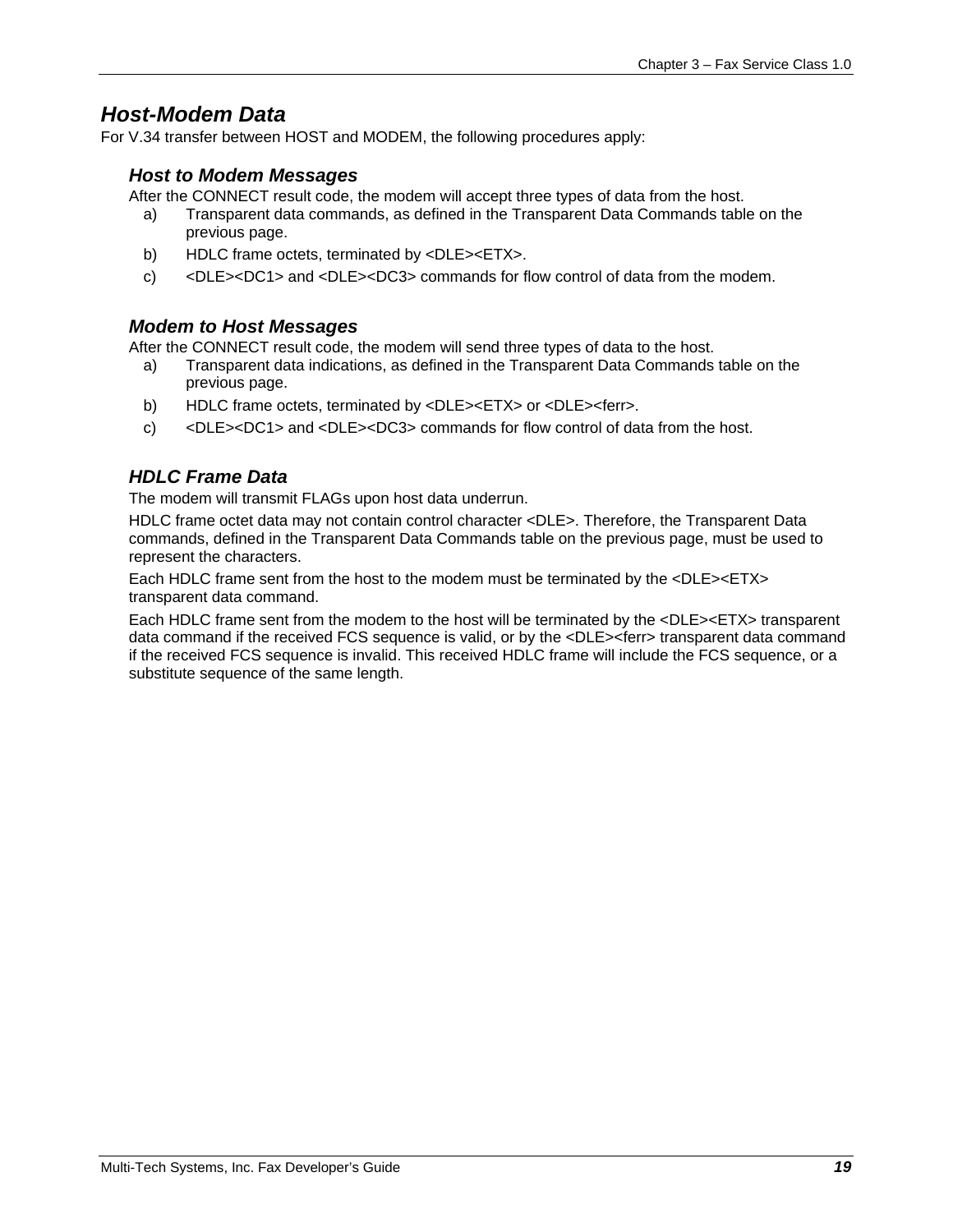### <span id="page-19-0"></span>**Class 1.0 Sample Sessions**

In the following examples, actions between the host and modem on both the originating and answering side are illustrated.

For conciseness, T.30 HDLC frames in these examples are represented by their T.30 three-character frame abbreviation in [square brackets]. [DIS] represents the Control, Address, and FIF, terminated by <DLE><ETX>, or by <DLE><ferr> if an FCS error was detected on reception.

The symbolic versions of transparent data commands are used for clarity.

Some instances of rate changes and renegotiations are included. However, this does not imply that these are common occurrences in V.34 operation.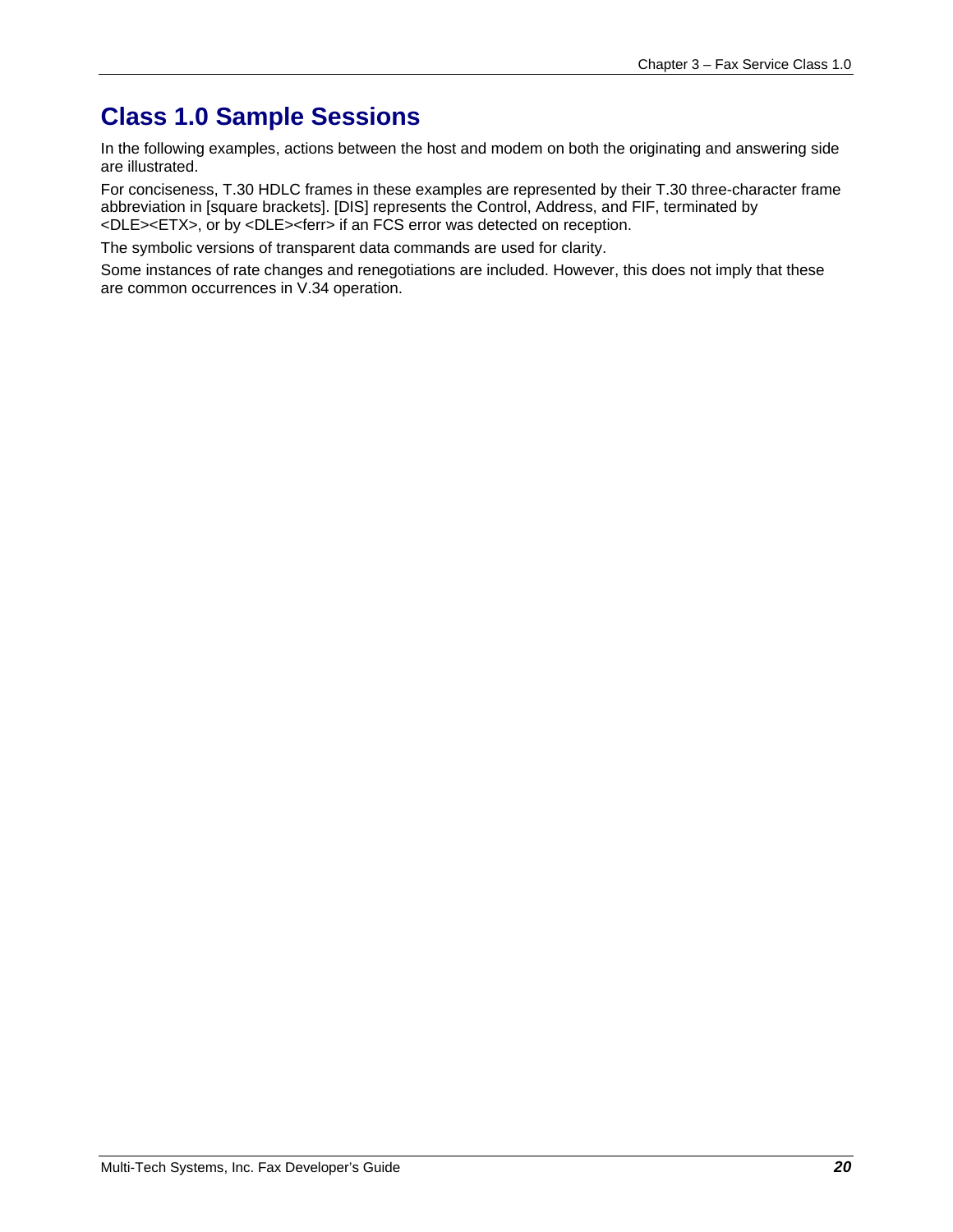| <b>Command</b>               | <b>Response</b>                     | <b>Action by Local</b> | <b>Action by Remote</b> | <b>Notes</b>           |
|------------------------------|-------------------------------------|------------------------|-------------------------|------------------------|
|                              |                                     | <b>Modem</b>           | <b>Modem</b>            |                        |
| AT+FCLASS=1.0                | <b>OK</b>                           | select Class 1         |                         |                        |
| AT+F34=14,4,2                | <b>OK</b>                           | Host preferred rate    |                         |                        |
|                              |                                     | $= 33.6 - 9.6$         |                         |                        |
|                              |                                     | $CC=2400$              |                         |                        |
|                              |                                     |                        |                         |                        |
| ATD <string></string>        |                                     | off hook, dial         | detect ringing          |                        |
|                              |                                     |                        |                         |                        |
|                              |                                     | send CNG               | answer                  |                        |
|                              | $+F34 = 14.2$                       | delay 75 ms            |                         |                        |
|                              |                                     |                        |                         |                        |
|                              | <b>CONNECT</b>                      | negotiate V.34         | negotiate V.34          |                        |
|                              |                                     | connection             | connection              | primary = $33600$      |
|                              |                                     |                        |                         | $control = 2400$       |
|                              | <dle><ctrl><dle></dle></ctrl></dle> |                        |                         | CC has begun           |
|                              | <p336><dle><c24></c24></dle></p336> |                        |                         |                        |
|                              | [DIS] <dle><etx></etx></dle>        | get DIS                | send DIS                |                        |
|                              |                                     |                        |                         |                        |
| [DCS] <dle><etx></etx></dle> |                                     | send DCS               | get DCS                 | in-band commands       |
|                              |                                     |                        |                         | for character          |
|                              |                                     |                        |                         | transparency may       |
|                              |                                     |                        |                         | also be needed         |
|                              | [CFR] <dle><etx></etx></dle>        | get CFR                | send CFR                |                        |
|                              |                                     |                        |                         |                        |
| <dle><pri></pri></dle>       | <dle><pri><dle></dle></pri></dle>   | change to primary      | change to primary       |                        |
|                              | $<$ p336>                           | channel                | channel                 |                        |
| [FCD] frames                 |                                     | send FCD               | receive FCD frames      | assume some errors     |
|                              |                                     | frames                 |                         |                        |
| <dle><ctrl></ctrl></dle>     | <dle><ctrl><dle></dle></ctrl></dle> | change to control      | change to control       | remote asks for        |
|                              | <p240><dle><c24></c24></dle></p240> | channel                | channel                 | primary rate reduction |
| [PPS-MPS]                    |                                     | send PPS-MPS           | get PPS-MPS             |                        |
| <dle><etx></etx></dle>       |                                     |                        |                         |                        |

### <span id="page-20-0"></span>*Sample Session 1* **–** *Originate and Send a Two-Page Facsimile with V.34*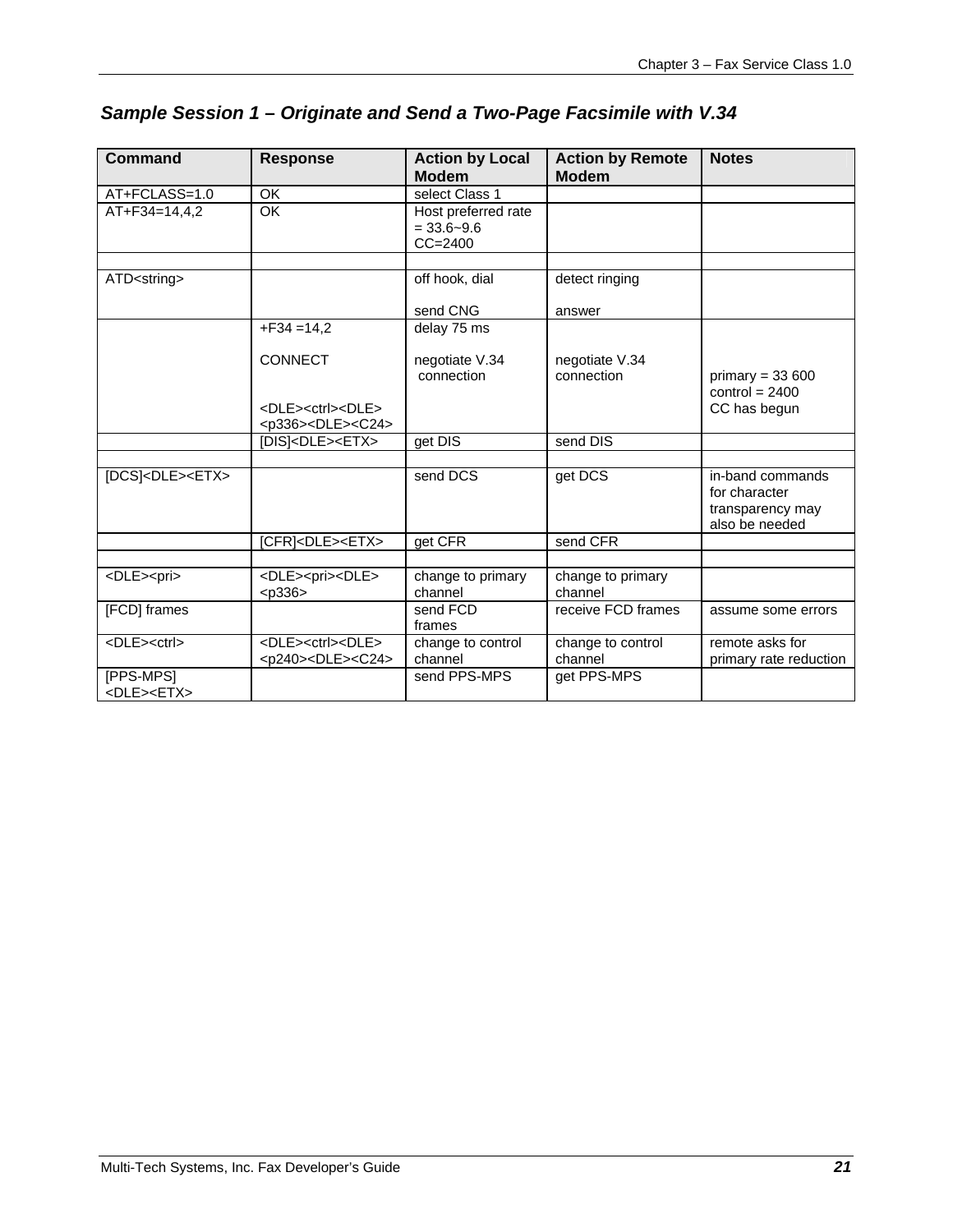| <b>Command</b>                      | <b>Response</b>                                                             | <b>Action by Local</b><br><b>Modem</b> | <b>Action by Remote</b><br><b>Modem</b> | <b>Notes</b>                                            |
|-------------------------------------|-----------------------------------------------------------------------------|----------------------------------------|-----------------------------------------|---------------------------------------------------------|
|                                     | [PPR] <dle><etx></etx></dle>                                                | get PPR                                | send PPR                                | report errors                                           |
| <dle><pri></pri></dle>              | <dle><pri><dle><br/><math>&lt;</math>p240&gt;</dle></pri></dle>             | change to primary at<br>24 000 bit/s   | change to primary at<br>24 000 bit/s    |                                                         |
| retry on some [FCD]<br>frames       |                                                                             | send FCD frames                        | receive FCD frames                      | no more errors                                          |
|                                     |                                                                             |                                        |                                         |                                                         |
| <dle><ctrl></ctrl></dle>            | <dle><ctrl><dle><br/><p240><dle><c12></c12></dle></p240></dle></ctrl></dle> | change to control<br>channel           | change to control<br>channel            | remote wants to<br>reduced CC rate                      |
| [PPS-MPS]<br><dle><etx></etx></dle> |                                                                             | send PPS-MPS                           | get PPS-MPS                             |                                                         |
|                                     | [MCF] <dle><etx></etx></dle>                                                | get MCF                                | send MCF                                |                                                         |
|                                     |                                                                             |                                        |                                         |                                                         |
| <dle><pri></pri></dle>              | <dle><pri><dle><br/><math>&lt;</math>p240&gt;</dle></pri></dle>             | change to primary<br>w/o rate change   | change to primary w/o<br>rate change    | leave primary rate,<br>modem does not step<br><b>up</b> |
| send new [FCD] for<br>second page   |                                                                             | send second page<br><b>FCD</b>         | received second page                    |                                                         |
|                                     |                                                                             |                                        |                                         |                                                         |
| <dle><ctrl></ctrl></dle>            | <dle><p240><dle>&lt;<br/>c12&gt;<dle><ctrl></ctrl></dle></dle></p240></dle> | change to control<br>channel           | change to control<br>channel            |                                                         |
| [PPS-EOP]<br><dle><etx></etx></dle> |                                                                             | send PPS-EOP                           | get PPS-EOP                             |                                                         |
|                                     | [MCF] <dle><etx></etx></dle>                                                | get MCF                                | send MCF                                |                                                         |
| [DCN] <dle><etx></etx></dle>        |                                                                             | send DCN                               | get DCN                                 |                                                         |
|                                     |                                                                             |                                        |                                         |                                                         |
| <dle><eot></eot></dle>              | OK                                                                          | terminate V.34<br>channel              | detect V.34 channel<br>termination      |                                                         |
| <b>ATH</b>                          | OK                                                                          | hang up                                |                                         |                                                         |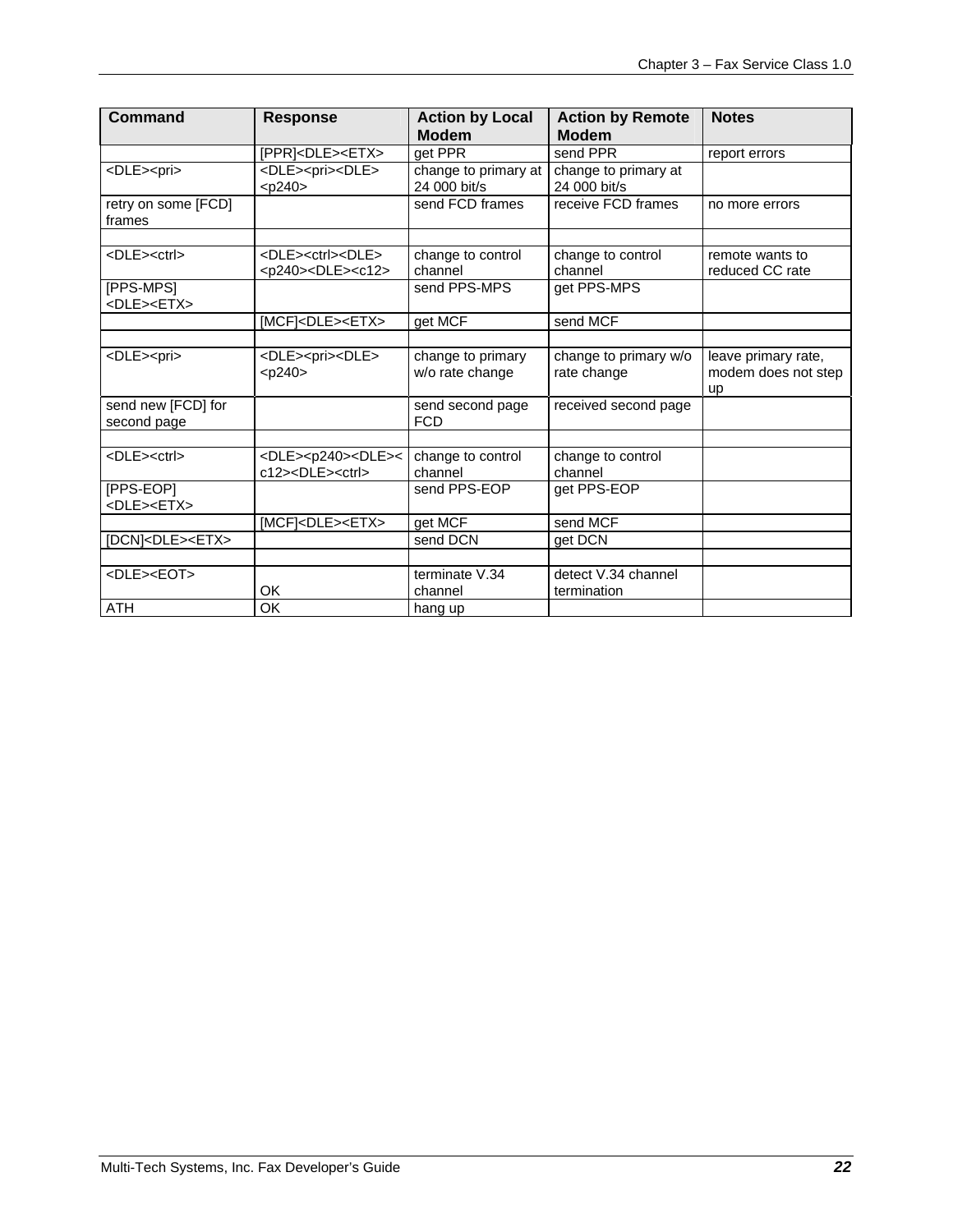| <b>Command</b>                      | <b>Response</b>                                                                                       | <b>Action by Local</b><br><b>Modem</b>                | <b>Action by Remote</b><br><b>Modem</b>    | <b>Notes</b>                                                            |
|-------------------------------------|-------------------------------------------------------------------------------------------------------|-------------------------------------------------------|--------------------------------------------|-------------------------------------------------------------------------|
| AT+FCLASS=1.0                       | OK                                                                                                    | select Class 1                                        |                                            |                                                                         |
| $AT + F34 = 10$                     | $\overline{\alpha}$                                                                                   | max V.34 rate<br>preferred                            |                                            | Host sets max rate to<br>24 000 bit/s                                   |
|                                     | <b>RING</b>                                                                                           | detect ringing                                        | dial                                       |                                                                         |
|                                     |                                                                                                       |                                                       |                                            |                                                                         |
| <b>ATA</b>                          |                                                                                                       | off hook<br>(delay 200ms)<br>send ANSam<br>ignore CNG | send CNG<br>detect ANSam                   |                                                                         |
|                                     | $+F34:10,1$<br>CONNECT<br><dle><ctrl><dle><br/><p240><dle><c12></c12></dle></p240></dle></ctrl></dle> | negotiate Rec. V.34                                   | negotiate Rec. V.34                        | negotiated to<br>24 000 bit/s, and<br>1200 bit/s for control<br>channel |
|                                     |                                                                                                       |                                                       |                                            |                                                                         |
| [DIS] <dle><etx></etx></dle>        |                                                                                                       | send DIS                                              | get DIS                                    |                                                                         |
|                                     | [DCS] <dle><etx></etx></dle>                                                                          | get DCS                                               | send DCS                                   |                                                                         |
| [CFR] <dle><etx></etx></dle>        |                                                                                                       | send CFR                                              | get CFR                                    |                                                                         |
|                                     | <dle><pri><dle></dle></pri></dle>                                                                     | change to primary                                     | change to primary rate                     |                                                                         |
|                                     | $<$ p240>                                                                                             | rate                                                  |                                            |                                                                         |
|                                     | good received FCD<br>frames                                                                           | get FCD frames                                        | send FCD frames                            |                                                                         |
|                                     | [FCD]<br><dle><ferr></ferr></dle>                                                                     | get FCD frame w/bad send FCD frame<br><b>FCS</b>      |                                            | bad frame(s) received                                                   |
|                                     | more good FCD frames                                                                                  | get FCD frames                                        | send FCD frames                            |                                                                         |
|                                     | more [FCD]<br><dle><ferr></ferr></dle>                                                                | get FCD frame w/bad<br><b>FCS</b>                     | send FCD frame                             | bad frame(s) received                                                   |
| <dle><p216><dle></dle></p216></dle> |                                                                                                       |                                                       |                                            | Host requests rate                                                      |
| <pph></pph>                         |                                                                                                       |                                                       |                                            | reduction                                                               |
|                                     | more good FCD frames                                                                                  | get FCD frames                                        | send FCD frames                            |                                                                         |
|                                     | <dle><ctrl><dle><br/><p216><dle><c12></c12></dle></p216></dle></ctrl></dle>                           | change to control<br>channel                          | change to control<br>channel               |                                                                         |
|                                     | [PPS-NULL]<br><dle><etx></etx></dle>                                                                  | get PPS-NULL                                          | send PPS-NULL                              |                                                                         |
| [PPR] <dle><etx></etx></dle>        |                                                                                                       | send PPR                                              | get PPR                                    |                                                                         |
|                                     | <dle><pri><dle><br/><math>&lt;</math>p216&gt;</dle></pri></dle>                                       | change to primary<br>channel w/rate<br>change         | change to primary<br>channel w/rate change | rate reduction accepted                                                 |
|                                     | second page [FCD]<br>frames                                                                           | get good FCD frames send FCD frames                   |                                            | no errors                                                               |
|                                     | <dle><ctrl><dle><br/><p216><dle><c12></c12></dle></p216></dle></ctrl></dle>                           | change to control<br>channel                          | change to control<br>channel               |                                                                         |
|                                     | [PPS-EOP]<br><dle><etx></etx></dle>                                                                   | get PPS-EOP                                           | send PPS-EOP                               |                                                                         |
|                                     |                                                                                                       |                                                       |                                            |                                                                         |
| [MCF] <dle><etx></etx></dle>        |                                                                                                       | send MCF                                              | get MCF                                    |                                                                         |
|                                     | [DCN] <dle><etx></etx></dle>                                                                          | get DCN                                               | send DCN                                   |                                                                         |
|                                     | <dle><eot><br/>OK</eot></dle>                                                                         | detect V.34 carrier<br>termination                    | terminate V.34 carrier                     |                                                                         |
| ATH                                 |                                                                                                       | hangup                                                |                                            |                                                                         |

### <span id="page-22-0"></span>*Sample Session 2 –Answer and Receive a Two-Page Facsimile with V.34*